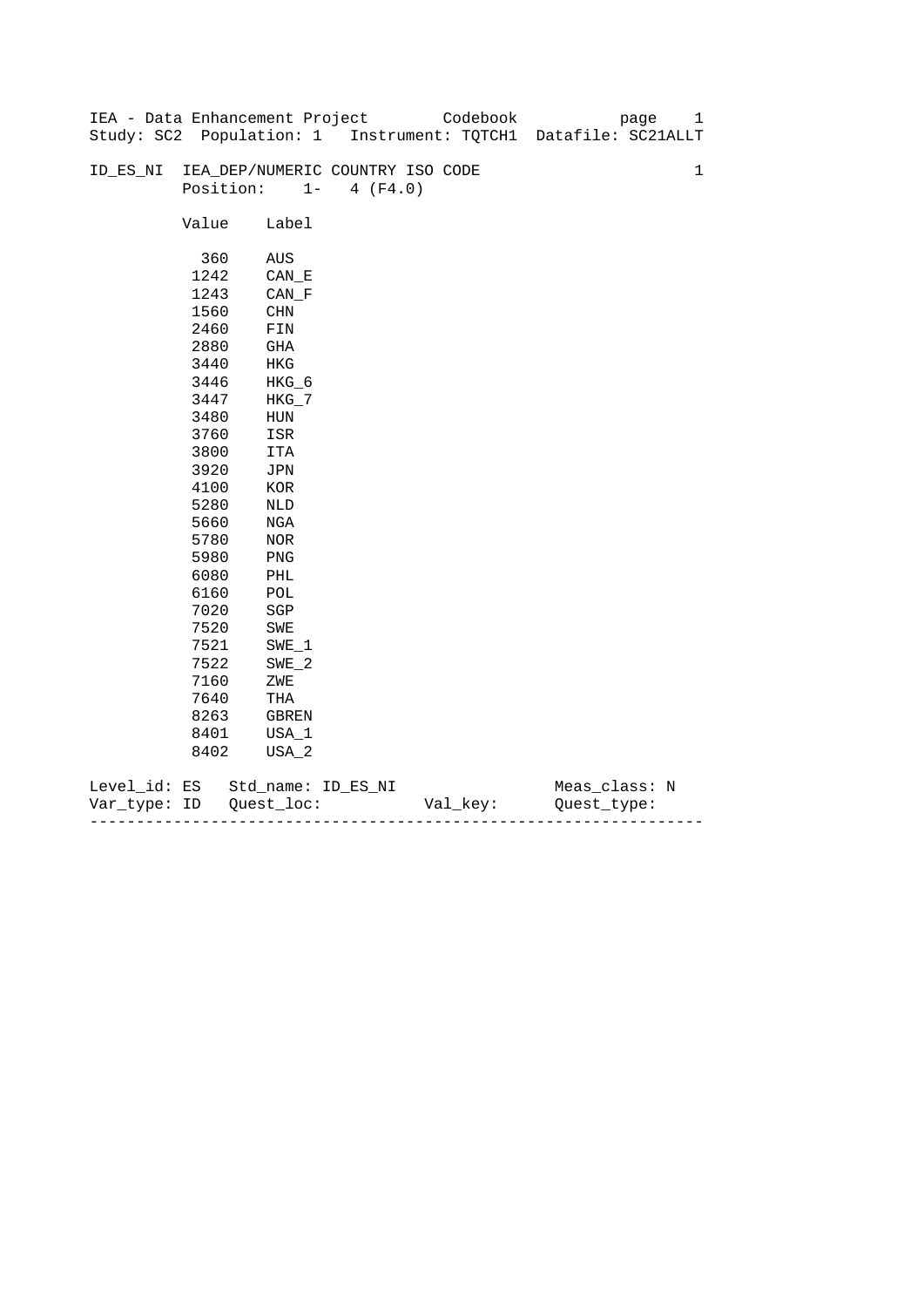|                           |                                                                                                                                                                                                        | Codebook<br>IEA - Data Enhancement Project<br>page<br>Study: SC2 Population: 1 Instrument: TQTCH1 Datafile: SC21ALLT                                                                                                                                                                                                                                      | 2 |
|---------------------------|--------------------------------------------------------------------------------------------------------------------------------------------------------------------------------------------------------|-----------------------------------------------------------------------------------------------------------------------------------------------------------------------------------------------------------------------------------------------------------------------------------------------------------------------------------------------------------|---|
| ID ES AI                  | Position:                                                                                                                                                                                              | IEA_DEP/ALPHANUMERIC COUNTRY ISO CODE<br>$5 -$<br>9(AB)                                                                                                                                                                                                                                                                                                   | 2 |
|                           | Value                                                                                                                                                                                                  | Label                                                                                                                                                                                                                                                                                                                                                     |   |
|                           | AUS<br>CAN E<br>CAN F<br>CHN<br>FIN<br>GBREN<br>GHA<br>HKG<br>$HKG_6$<br>HKG_7<br>HUN<br>ISR<br>ITA<br>JPN<br>KOR<br>NLD<br>NGA<br>NOR<br>PNG<br>PHL<br>POL<br>SGP<br>SWE<br>$SWE_1$<br>$SWE_2$<br>THA | Australia<br>Canada (English)<br>Canada (French)<br>China<br>Finland<br>UK (England)<br>Ghana<br>Hong Kong<br>Hong Kong (6)<br>Hong Kong (7)<br>Hungary<br>Israel<br>Italy<br>Japan<br>Korea, Republic of<br>Netherlands<br>Nigeria<br>Norway<br>Papua New Guinea<br>Philippines<br>Poland<br>Singapore<br>Sweden<br>Sweden (A)<br>Sweden (B)<br>Thailand |   |
|                           | USA 1<br>USA 2                                                                                                                                                                                         | United States (A)<br>United States (B)                                                                                                                                                                                                                                                                                                                    |   |
|                           | ZWE                                                                                                                                                                                                    | Zimbabwe                                                                                                                                                                                                                                                                                                                                                  |   |
| Level_id: ES<br>Var_type: | ID                                                                                                                                                                                                     | Meas_class: N<br>Std name: ID ES AI<br>Quest loc:<br>Val_key:<br>Ouest type:                                                                                                                                                                                                                                                                              |   |

------------------------------------------------------------------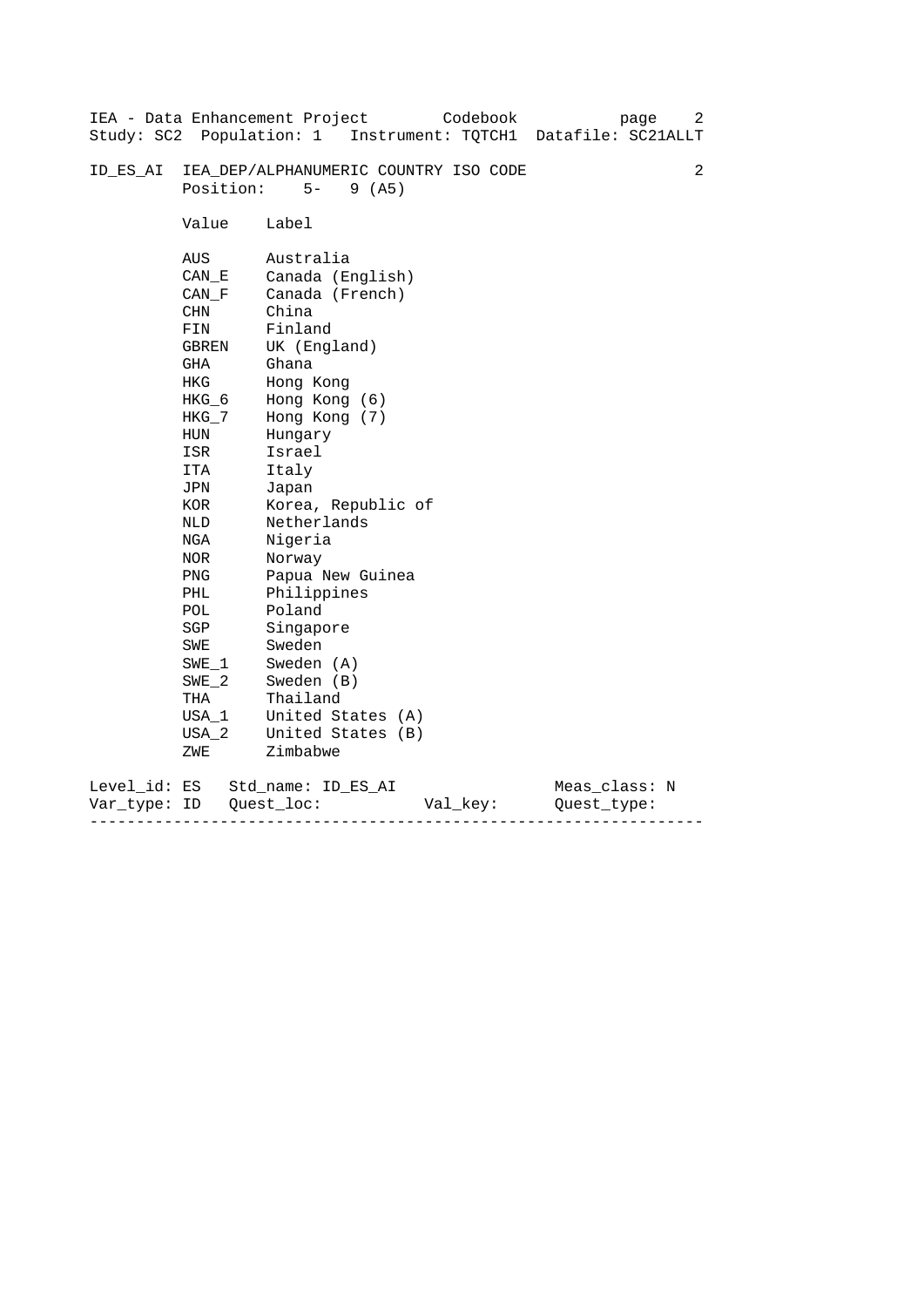| IEA - Data Enhancement Project Codebook<br>Study: SC2 Population: 1 Instrument: TQTCH1 Datafile: SC21ALLT |                                                                                                                                       |                                                                                                                                                                                                                                               |                                                              |          | page                         | 3 |
|-----------------------------------------------------------------------------------------------------------|---------------------------------------------------------------------------------------------------------------------------------------|-----------------------------------------------------------------------------------------------------------------------------------------------------------------------------------------------------------------------------------------------|--------------------------------------------------------------|----------|------------------------------|---|
| CNTRYNUM                                                                                                  | COUNTRY NUMBER<br>Position: 10- 11 (F2.0)                                                                                             |                                                                                                                                                                                                                                               |                                                              |          |                              | 3 |
|                                                                                                           | Value                                                                                                                                 | Label                                                                                                                                                                                                                                         |                                                              |          |                              |   |
|                                                                                                           | 10<br>16<br>18<br>$20 \,$<br>22<br>24<br>26<br>30<br>32<br>34<br>36<br>38<br>40<br>44<br>48<br>50<br>52<br>54<br>56<br>60<br>66<br>70 | Australia<br>Canada (French)<br>China<br>UK (England)<br>Finland<br>Ghana<br>Hong Kong<br>Hungary<br>Israel<br>Italy<br>Japan<br>Korea<br>Netherlands<br>Nigeria<br>Norway<br>Philippines<br>Poland<br>Singapore<br>Sweden (A, B)<br>Thailand | Canada (English)<br>Papua New Guinea                         |          |                              |   |
|                                                                                                           | 72<br>74                                                                                                                              | Zimbabwe                                                                                                                                                                                                                                      | United States (A, B)                                         |          |                              |   |
| Level_id: ES Std_name: ID_ES_N                                                                            |                                                                                                                                       |                                                                                                                                                                                                                                               |                                                              | Val_key: | Meas_class: N<br>Quest_type: |   |
| POPN                                                                                                      | POPULATION<br>Position: 12- 12 (F1.0)<br>Value Label                                                                                  |                                                                                                                                                                                                                                               |                                                              |          |                              | 4 |
|                                                                                                           | 1<br>2<br>3                                                                                                                           |                                                                                                                                                                                                                                               | I (10-year olds)<br>II (14-year olds)<br>III (preuniversity) |          |                              |   |
| Level_id: Std_name: ID_POP                                                                                |                                                                                                                                       |                                                                                                                                                                                                                                               |                                                              |          | Meas_class: N                |   |
| STRATUM STRATUM NUMBER                                                                                    | Position: 13- 14 (F2.0)                                                                                                               |                                                                                                                                                                                                                                               |                                                              |          |                              | 5 |
| Level_id: SM Std_name: ID_SM_N                                                                            | ---------------------                                                                                                                 |                                                                                                                                                                                                                                               |                                                              | Val_key: | Meas_class: N<br>Quest_type: |   |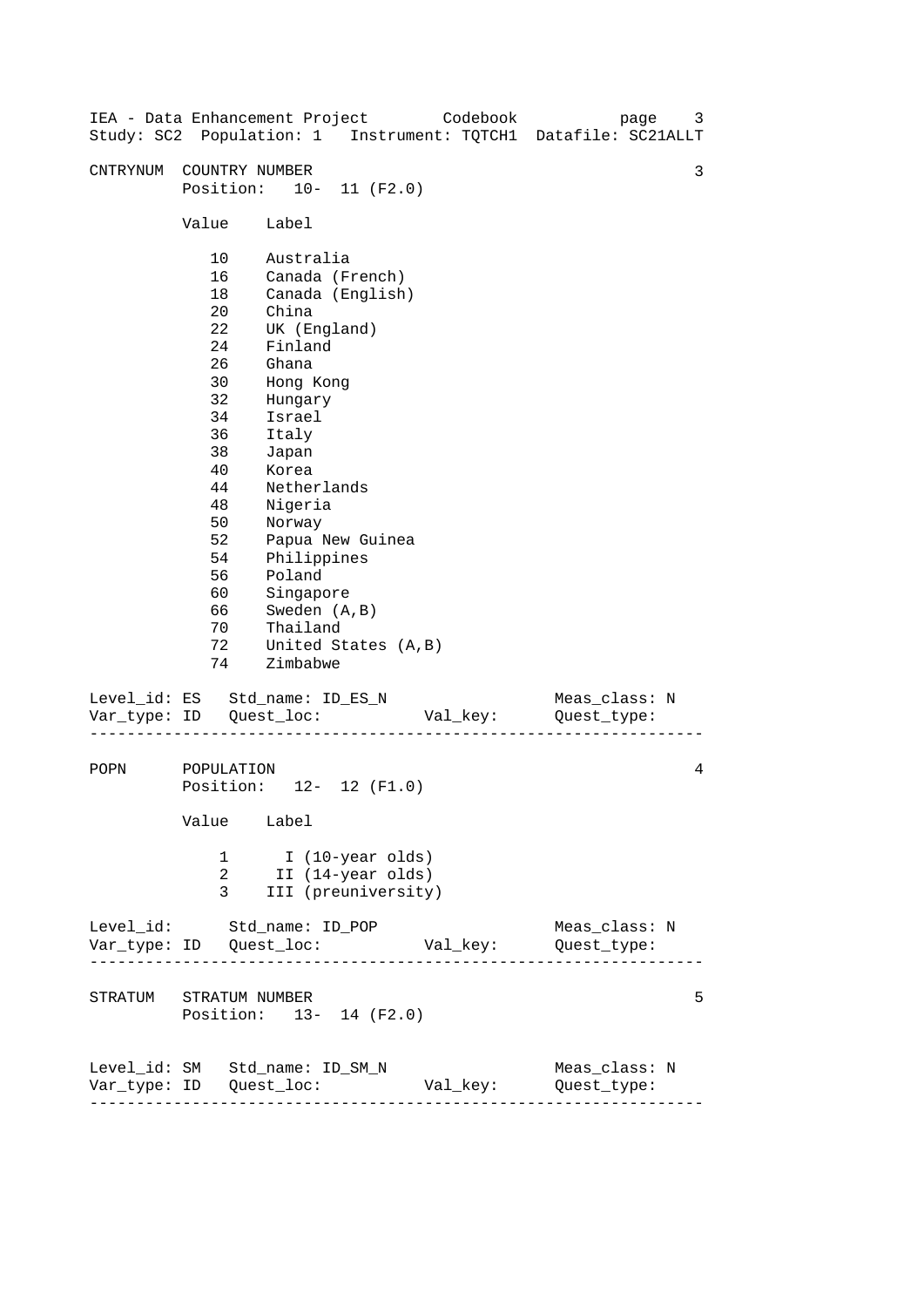|                      | IEA - Data Enhancement Project Codebook bage 4<br>Study: SC2 Population: 1 Instrument: TQTCH1 Datafile: SC21ALLT  |          |                                                        |    |
|----------------------|-------------------------------------------------------------------------------------------------------------------|----------|--------------------------------------------------------|----|
| SCHOOL SCHOOL NUMBER | Position: 15- 19 (F5.0)                                                                                           |          |                                                        | 6  |
|                      | Level_id: SC Std_name: ID_SC_N<br>Var_type: ID Quest_loc:                                                         |          | Meas_class: N<br>Val_key: Quest_type:<br>------------- |    |
| CLASS CLASS NUMBER   | Position: 20- 21 (F2.0)                                                                                           |          |                                                        | 7  |
|                      | Level_id: CL Std_name: ID_CL_N Meas_class: 1<br>Var_type: ID Quest_loc: Val_key: Quest_type:                      |          | Meas_class: N                                          |    |
|                      | TEACHER TEACHER NUMBER<br>Position: 22- 23 (F2.0)                                                                 |          |                                                        | 8  |
|                      | Level_id: TE Std_name: ID_TE_N                                                                                    |          | Meas_class: N<br>_____________________                 |    |
|                      | STRWGT STRATUM WEIGHT<br>Position: 24- 31 (F8.6)                                                                  |          |                                                        | 9  |
|                      | Level_id: SM Std_name: WT_SM                                                                                      |          | Meas_class: R                                          |    |
| TSEX TEACHER SEX     | Position: 32- 32 (F1.0)<br>Value Label<br>male<br>1<br>2<br>female<br>8.A not ascertained<br>.0 missing data<br>9 |          |                                                        | 10 |
|                      | Level_id: TE Std_name: ATBSEX                                                                                     | Val_key: | Meas_class: N<br>Quest_type: MC                        |    |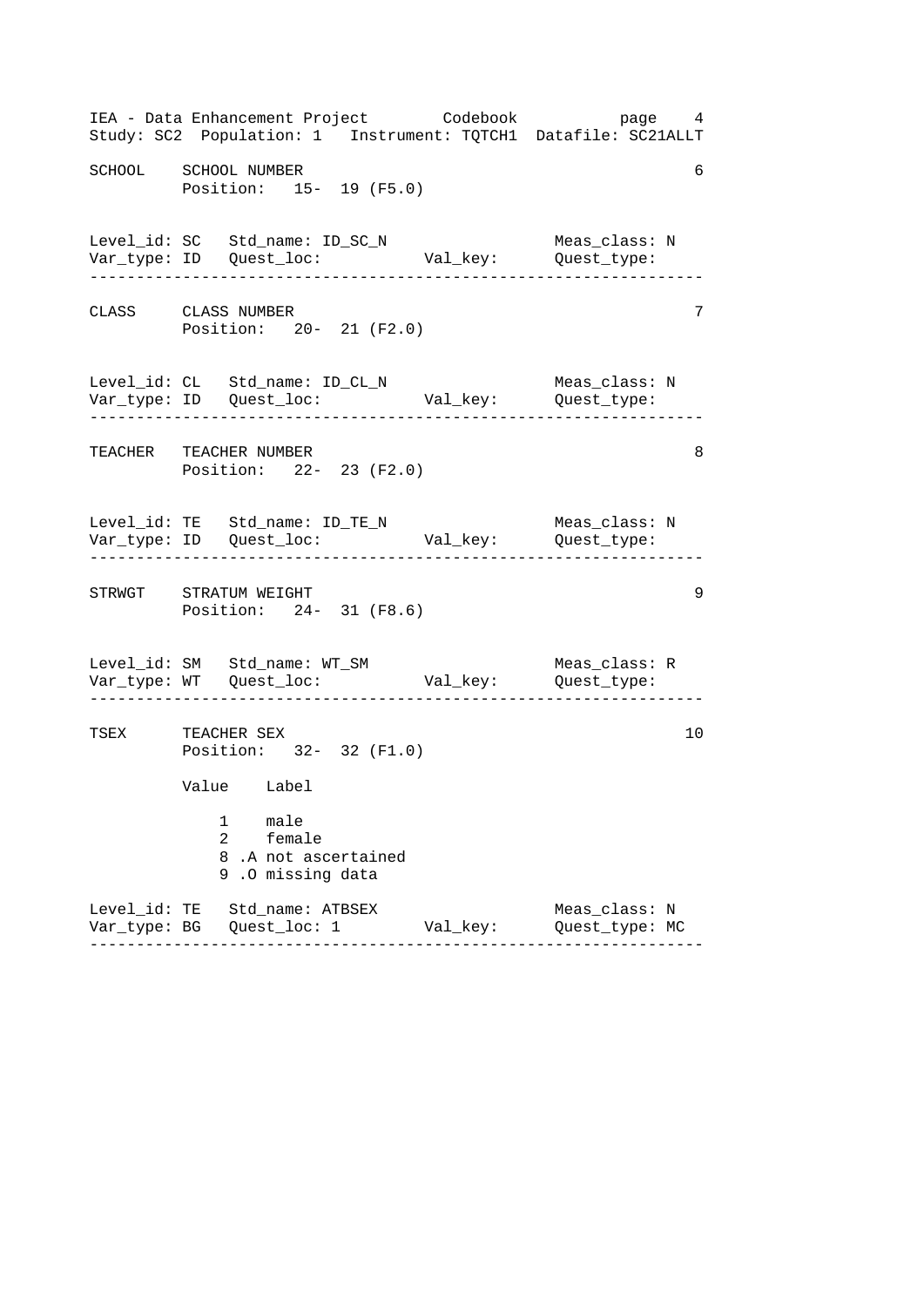------------------------------------------------------------------ ------------------------------------------------------------------ ------------------------------------------------------------------ IEA - Data Enhancement Project Codebook page 5 Study: SC2 Population: 1 Instrument: TQTCH1 Datafile: SC21ALLT TAGE TEACHER AGE 11 Position: 33- 33 (F1.0) Value Label 1 <28 years 2 28-37 years 3 38-47 years 4 48-57 years 5 >57 years 8 .A not ascertained 9 .O missing data Level\_id: TE Std\_name: ATBAGE Meas\_class: O Var\_type: BG Quest\_loc: 2 Val\_key: Quest\_type: MC TPOSTED YEARS POST-SECONDARY EDUCATION Position: 34- 34 (F1.0) Value Label 1 no further education 2 1 year 3 2 years 4 3 years 5 4 years 6 5 or more years 8 .A not ascertained 9 .O missing data Level\_id: TE Std\_name: ATBPOSED Meas\_class: 0 Var\_type: BG Quest\_loc: 3 Val\_key: Quest\_type: MC TPOSTSCI AMOUNT POST-SECONDARY SCIENCE EDUCATION Position: 35- 36 (F2.0) Value Label 1 no further education 2 no further science 3 up to 1/4 science 4 1/4 to 3/4 science 5 more than 3/4 sci 98 .A not ascertained 99 .O missing data Level\_id: TE Std\_name: ATBSCIED Meas\_class: N Var\_type: BG Quest\_loc: 4 Val\_key: Quest\_type: MC 12 13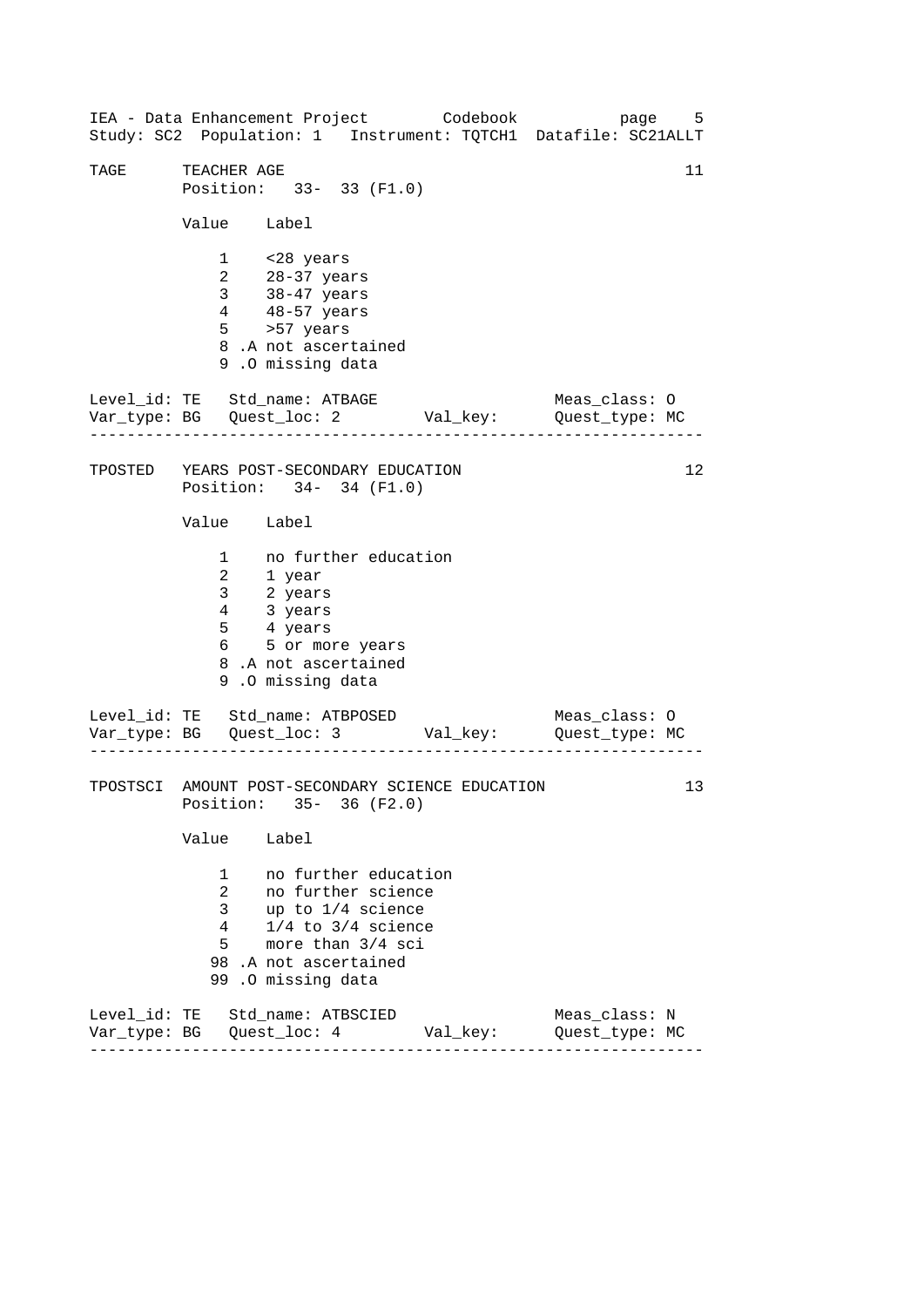| IEA - Data Enhancement Project Codebook<br>Study: SC2 Population: 1 Instrument: TQTCH1 Datafile: SC21ALLT                                        | page 6                          |
|--------------------------------------------------------------------------------------------------------------------------------------------------|---------------------------------|
| TCHEXP YEARS TEACHING EXPERIENCE<br>Position: 37- 37 (F1.0)                                                                                      | 14                              |
| Value Label                                                                                                                                      |                                 |
| 1 up to 5 years<br>2 6-10 years<br>3 11-20 years<br>4 21-30 years<br>$5 \rightarrow 30 \text{ years}$<br>8.A not ascertained<br>9.0 missing data |                                 |
| Level_id: TE Std_name: ATBYEARS<br>Var_type: BG    Quest_loc: 5    Val_key:    Quest_type: MC                                                    | Meas_class: O                   |
| HRSSCI HOURS SPENT AT SCHOOL/SCIENCE SUBJECTS<br>Position: 38- 39 (F2.0)                                                                         | 15                              |
| Value Label                                                                                                                                      |                                 |
| 98.A not ascertained<br>99.0 missing data                                                                                                        |                                 |
| Level_id: TE Std_name: ATBHOUR1 Meas_class: R<br>Var_type: BG Quest_loc: 6/A Val_key: Quest_type: FR                                             |                                 |
| HRSMATH HOURS SPENT AT SCHOOL/MATH SUBJECTS<br>Position: 40- 41 (F2.0)                                                                           | 16                              |
| Value Label                                                                                                                                      |                                 |
| 98.A not ascertained<br>99.0 missing data                                                                                                        |                                 |
| Level_id: TE Std_name: ATBHOUR2                                                                                                                  | Meas_class: R<br>Quest_type: FR |
| HRSOTHER HOURS SPENT AT SCHOOL/OTHER SUBJECTS<br>Position: 42- 43 (F2.0)                                                                         | 17                              |
| Value Label                                                                                                                                      |                                 |
| 98.A not ascertained<br>99.0 missing data                                                                                                        |                                 |
| Level_id: TE Std_name: ATBHOUR3<br>Var_type: BG    Quest_loc: 6/C    Val_key:    Quest_type: FR                                                  | Meas_class: R                   |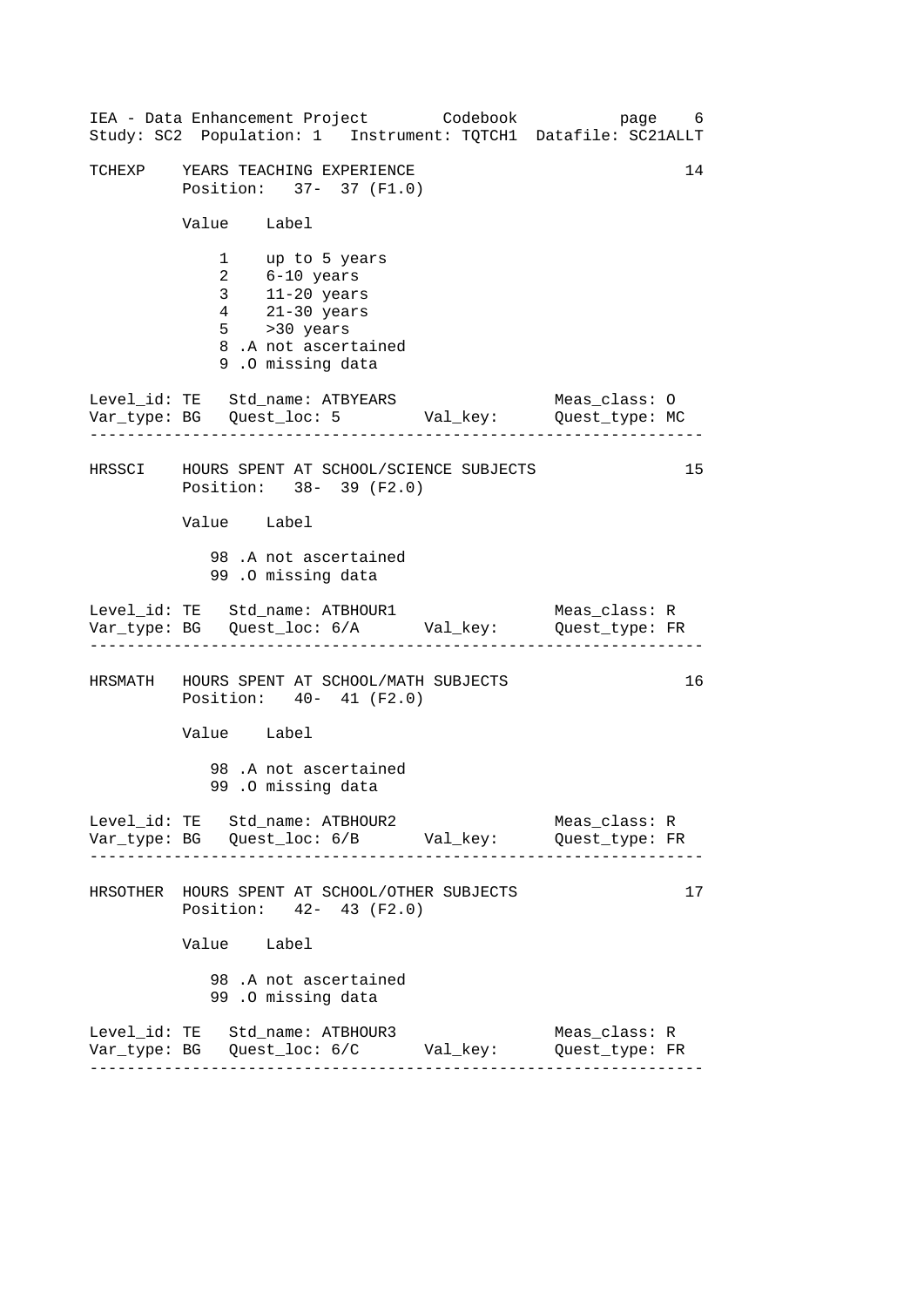------------------------------------------------------------------ ------------------------------------------------------------------ ------------------------------------------------------------------ ------------------------------------------------------------------ IEA - Data Enhancement Project Codebook page 7 Study: SC2 Population: 1 Instrument: TQTCH1 Datafile: SC21ALLT HRSMARK HOURS SPENT AT SCHOOL/PREPARING LESSONS 18 Position: 44- 45 (F2.0) Value Label 98 .A not ascertained 99 .O missing data Level\_id: TE Std\_name: ATBHOUR4 Meas\_class: R Var\_type: BG Quest\_loc: 6/D Val\_key: Quest\_type: FR MARKOUT HOURS OUTSIDE SCHOOL/PREPARING LESSONS 19 Position: 46- 46 (F1.0) Value Label 1 up to 3 hours 2 4- 6 hours 3 7-10 hours 4 11-15 hours 5 more than 15 hours 8 .A not ascertained 9 .O missing data Level\_id: TE Std\_name: ATBHOURO Meas\_class: 0 Var\_type: BG Quest\_loc: 7 Val\_key: Quest\_type: MC SCTCHASS MEMBER SCIENCE TEACHER ASSOCIATION 20 Position: 47- 47 (F1.0) Value Label 1 yes 2 no 8 .A not ascertained 9 .O missing data Level\_id: TE Std\_name: ATBMEMBS Meas\_class: N Var\_type: BG Quest\_loc: 8 Val\_key: Quest\_type: MC READGEN READING TEACHING JOURNALS 21 Position: 48- 48 (F1.0) Value Label 1 regularly 2 occasionally 3 rarely or never 8 .A not ascertained 9 .O missing data Level\_id: TE Std\_name: ATBREAD1 Meas\_class: N Var\_type: BG Quest\_loc: 9 Val\_key: Quest\_type: MC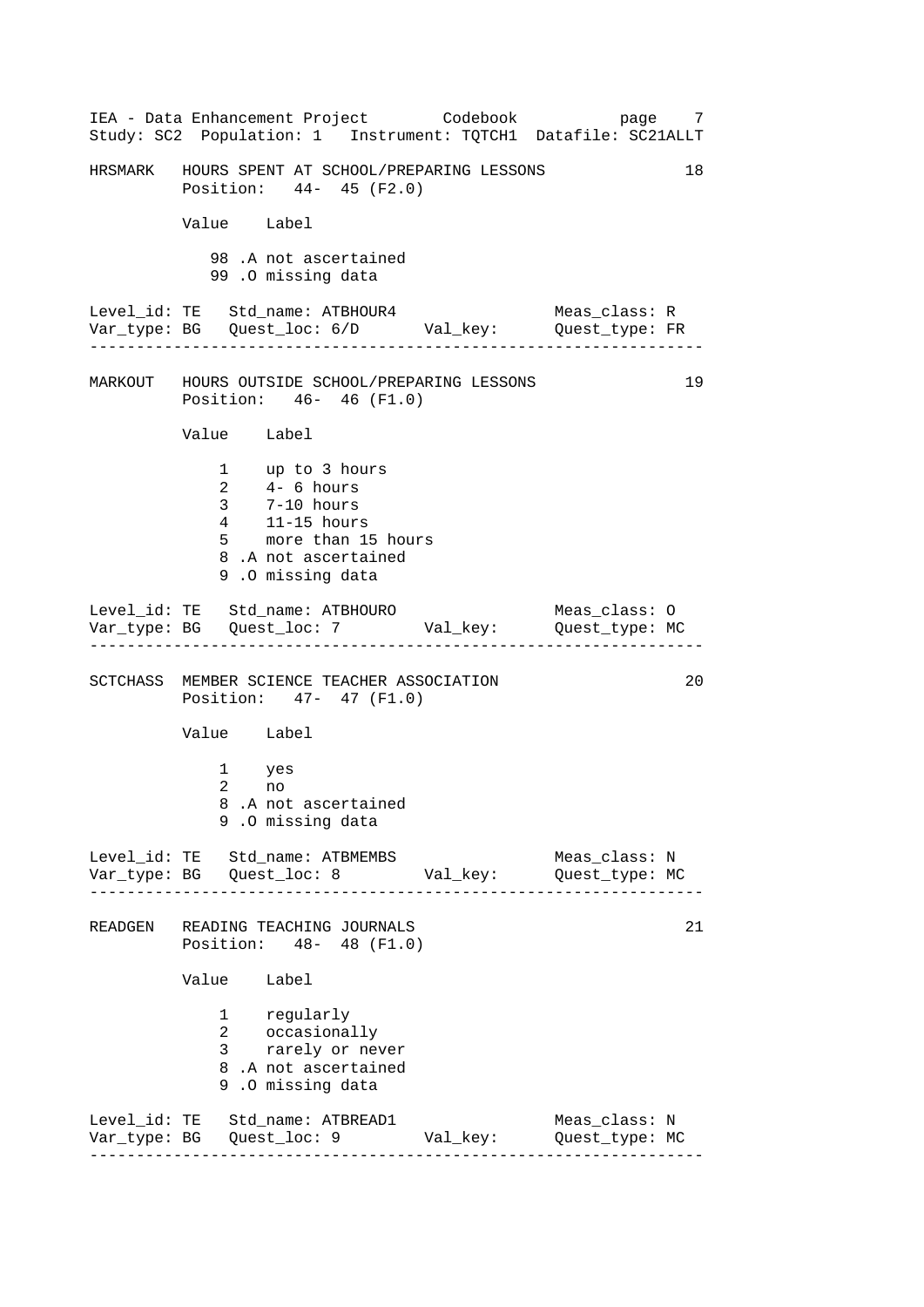------------------------------------------------------------------ ------------------------------------------------------------------ ------------------------------------------------------------------ ------------------------------------------------------------------ IEA - Data Enhancement Project Codebook page 8 Study: SC2 Population: 1 Instrument: TQTCH1 Datafile: SC21ALLT READSCI READING SCIENCE JOURNALS 22 Position: 49- 49 (F1.0) Value Label 1 regularly 2 occasionally 3 rarely or never 8 .A not ascertained 9 .O missing data Level\_id: TE Std\_name: ATBREAD2 Meas\_class: N Var\_type: BG Quest\_loc: 10 Val\_key: Quest\_type: MC INSERV AMOUNT INSERVICE EDUCATION 23 Position: 50- 50 (F1.0) Value Label 1 none 2 < 1 day 3 1-2 days 4 3-5 days 5 > 5 days 8 .A not ascertained 9 .O missing data Level\_id: TE Std\_name: ATBINSED Meas\_class: 0 Var\_type: BG Quest\_loc: 11 Val\_key: Quest\_type: MC TCHGOUT TEACHING SCIENCE OUTSIDE TRAINING 24 Position: 51- 51 (F1.0) Value Label 1 yes 2 no 8 .A not ascertained 9 .O missing data Level\_id: TE Std\_name: ATBTOUTT Meas\_class: N Var\_type: BG Quest\_loc: 12 Val\_key: Quest\_type: MC GROSALYR GROSS SALARY PER YEAR 25 Position: 52- 54 (F3.0) Value Label 998 .A not ascertained 999 .O missing data Level\_id: TE Std\_name: ATBSALGR Meas\_class: R Var\_type: BG Quest\_loc: 13/A Val\_key: Quest\_type: FR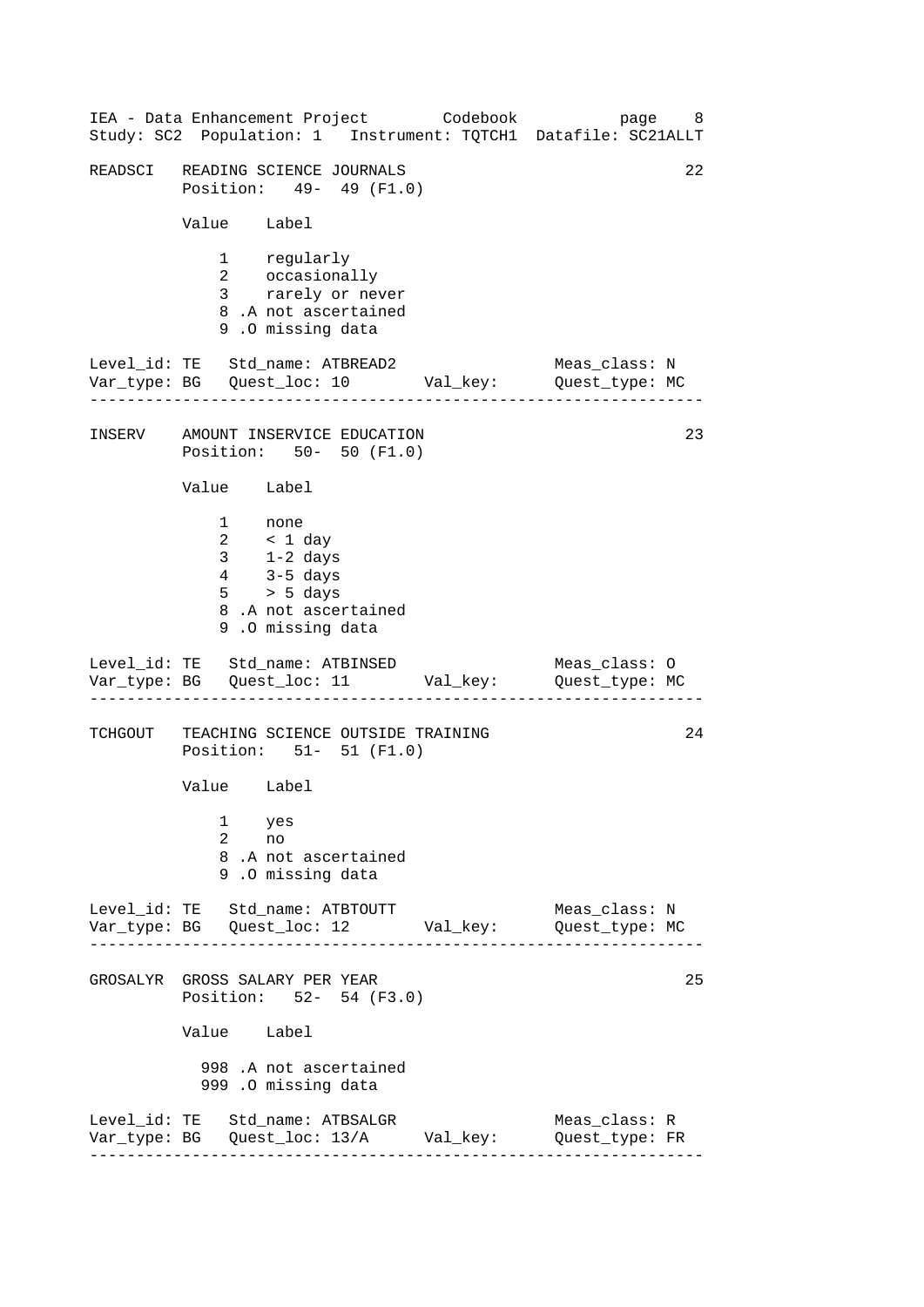------------------------------------------------------------------ ------------------------------------------------------------------ ------------------------------------------------------------------ ------------------------------------------------------------------ IEA - Data Enhancement Project Codebook page 9 Study: SC2 Population: 1 Instrument: TQTCH1 Datafile: SC21ALLT NETSALYR NET SALARY PER YEAR 26 Position: 55- 57 (F3.0) Value Label 998 .A not ascertained 999 .O missing data Level\_id: TE Std\_name: ATBSALNT Meas\_class: R Var\_type: BG Quest\_loc: 13/B Val\_key: Quest\_type: FR TCLS1YR SCIENCE CLASS 1/GRADE LEVEL Position: 58- 59 (F2.0) Value Label 98 .A not ascertained 99 .O missing data Level\_id: TE Std\_name: ATBSCL1G Meas\_class: 0 Var\_type: BG Quest\_loc: 14/A Val\_key: Quest\_type: FR TCLS1SUB SCIENCE CLASS 1/NAME SUBJECT Position: 60- 61 (F2.0) Value Label 1 science 2 earth science 3 biology 4 chemistry 5 physics 6 other 7 other 8 other 98 .A not ascertained 99 .O missing data Level\_id: TE Std\_name: ATBSCL1N Meas\_class: N Var\_type: BG Quest\_loc: 14/A Val\_key: Quest\_type: FR TCLS1HRS SCIENCE CLASS 1/HOURS PER WEEK Position: 62- 63 (F2.0) Value Label 98 .A not ascertained 99 .O missing data Level\_id: TE Std\_name: ATBSCL1H Meas\_class: R Var\_type: BG Quest\_loc: 14/A Val\_key: Quest\_type: FR 27 28 29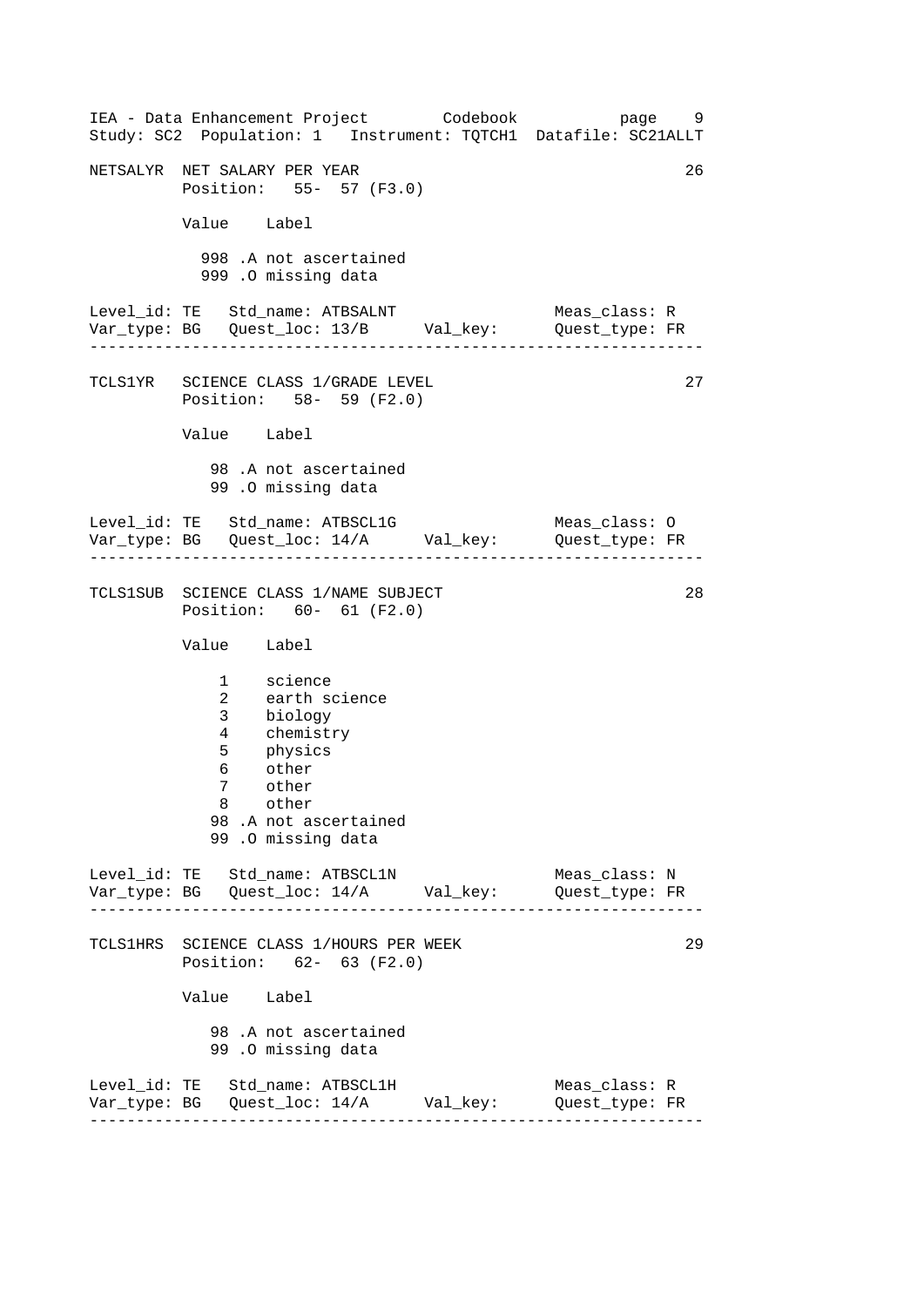| IEA - Data Enhancement Project Codebook<br>Study: SC2 Population: 1 Instrument: TQTCH1 Datafile: SC21ALLT                                                                        | page 10                         |
|----------------------------------------------------------------------------------------------------------------------------------------------------------------------------------|---------------------------------|
| TCLS1BOY SCIENCE CLASS 1/N OF MALE STUDENTS<br>Position: 64- 65 (F2.0)                                                                                                           | 30                              |
| Value Label                                                                                                                                                                      |                                 |
| 98.A not ascertained<br>99.0 missing data                                                                                                                                        |                                 |
| Level_id: TE Std_name: ATBSCL1M<br>Var_type: BG Quest_loc: 14/A Val_key: Quest_type: FR                                                                                          | Meas_class: R                   |
| TCLS1GIR SCIENCE CLASS 1/N OF FEMALE STUDENTS<br>Position: 66- 67 (F2.0)                                                                                                         | 31                              |
| Value Label                                                                                                                                                                      |                                 |
| 98 .A not ascertained<br>99.0 missing data                                                                                                                                       |                                 |
| Level_id: TE Std_name: ATBSCL1F<br>Var_type: BG    Quest_loc: 14/A    Val_key:    Quest_type: FR<br>. Le celes de la calendaria de la                                            | Meas class: R                   |
| TCLS2YR SCIENCE CLASS 2/GRADE LEVEL<br>Position: 68- 69 (F2.0)                                                                                                                   | 32                              |
| Value Label                                                                                                                                                                      |                                 |
| 98.A not ascertained<br>99.0 missing data                                                                                                                                        |                                 |
| Level_id: TE Std_name: ATBSCL2G<br>Var_type: BG    Quest_loc: 14/B    Val_key:    Quest_type: FR                                                                                 | Meas_class: O                   |
| TCLS2SUB SCIENCE CLASS 2/NAME SUBJECT<br>Position:<br>$70 - 71$ (F2.0)                                                                                                           | 33                              |
| Value<br>Label                                                                                                                                                                   |                                 |
| 1<br>science<br>2<br>earth science<br>3<br>biology<br>4<br>chemistry<br>5<br>physics<br>other<br>6<br>7<br>other<br>other<br>8<br>98 .A not ascertained<br>.0 missing data<br>99 |                                 |
| Level_id: TE Std_name: ATBSCL2N<br>Var_type: BG    Quest_loc: 14/B    Val_key:                                                                                                   | Meas_class: N<br>Quest_type: FR |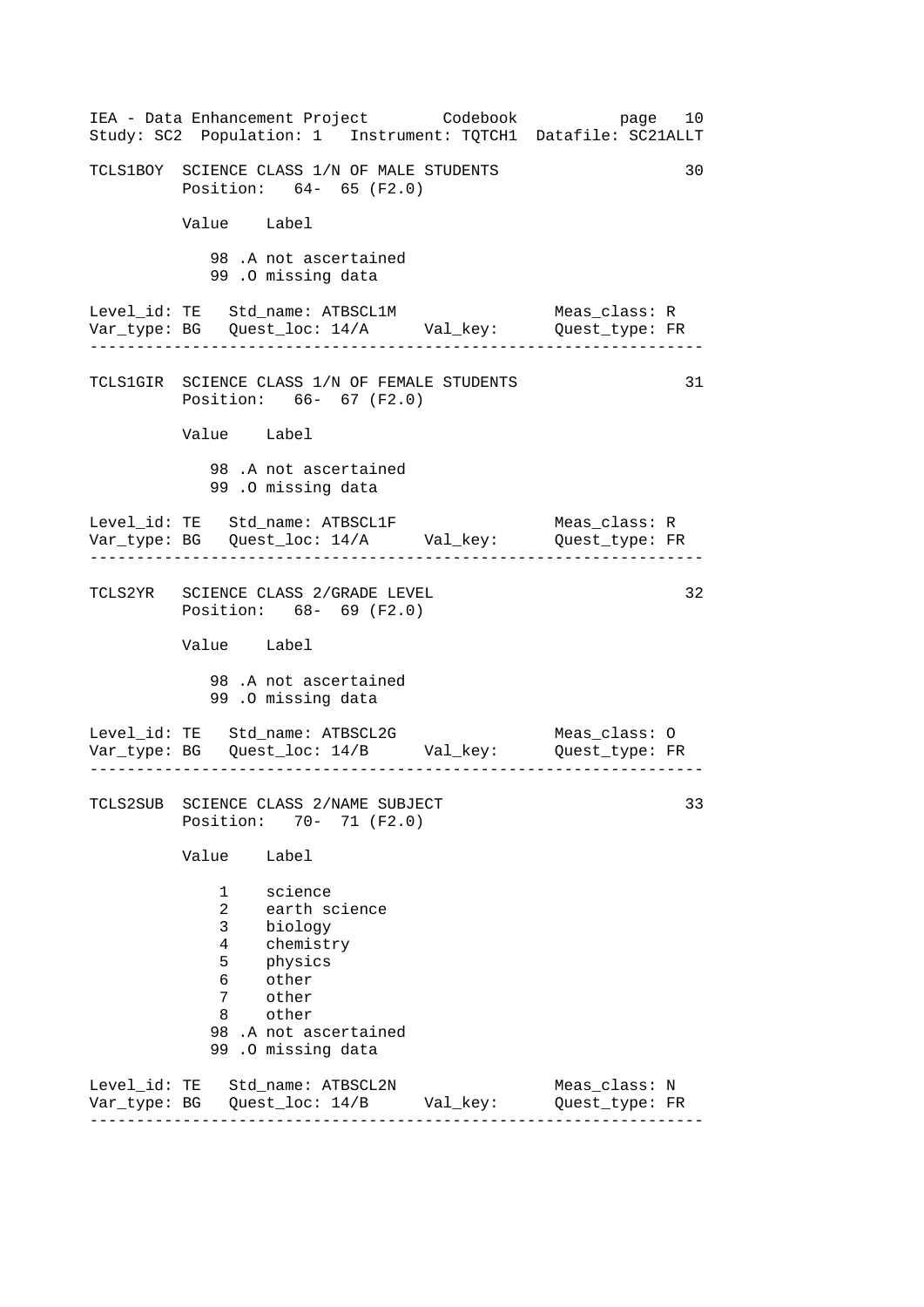| IEA - Data Enhancement Project Codebook<br>Study: SC2 Population: 1 Instrument: TQTCH1 Datafile: SC21ALLT | page 11                         |
|-----------------------------------------------------------------------------------------------------------|---------------------------------|
| TCLS2HRS SCIENCE CLASS 2/HOURS PER WEEK<br>Position: 72- 73 (F2.0)                                        | 34                              |
| Value Label                                                                                               |                                 |
| 98.A not ascertained<br>99.0 missing data                                                                 |                                 |
| Level_id: TE Std_name: ATBSCL2H<br>Var_type: BG    Quest_loc: 14/B    Val_key:    Quest_type: FR          | Meas_class: R                   |
| TCLS2BOY SCIENCE CLASS 2/N OF MALE STUDENTS<br>Position: 74- 75 (F2.0)                                    | 35                              |
| Value Label                                                                                               |                                 |
| 98.A not ascertained<br>99.0 missing data                                                                 |                                 |
| Level_id: TE Std_name: ATBSCL2M<br>Var_type: BG    Quest_loc: 14/B    Val_key:    Quest_type: FR          | Meas_class: R                   |
| TCLS2GIR SCIENCE CLASS 2/N OF FEMALE STUDENTS<br>Position: 76- 77 (F2.0)                                  | 36                              |
| Value Label                                                                                               |                                 |
| 98.A not ascertained<br>99.0 missing data                                                                 |                                 |
| $\frac{1}{2}$                                                                                             |                                 |
| TCLS3YR SCIENCE CLASS 3/GRADE LEVEL<br>Position: 78- 79 (F2.0)                                            | 37                              |
| Value Label                                                                                               |                                 |
| 98 .A not ascertained<br>99.0 missing data                                                                |                                 |
| Level_id: TE Std_name: ATBSCL3G                                                                           | Meas_class: 0<br>Quest_type: FR |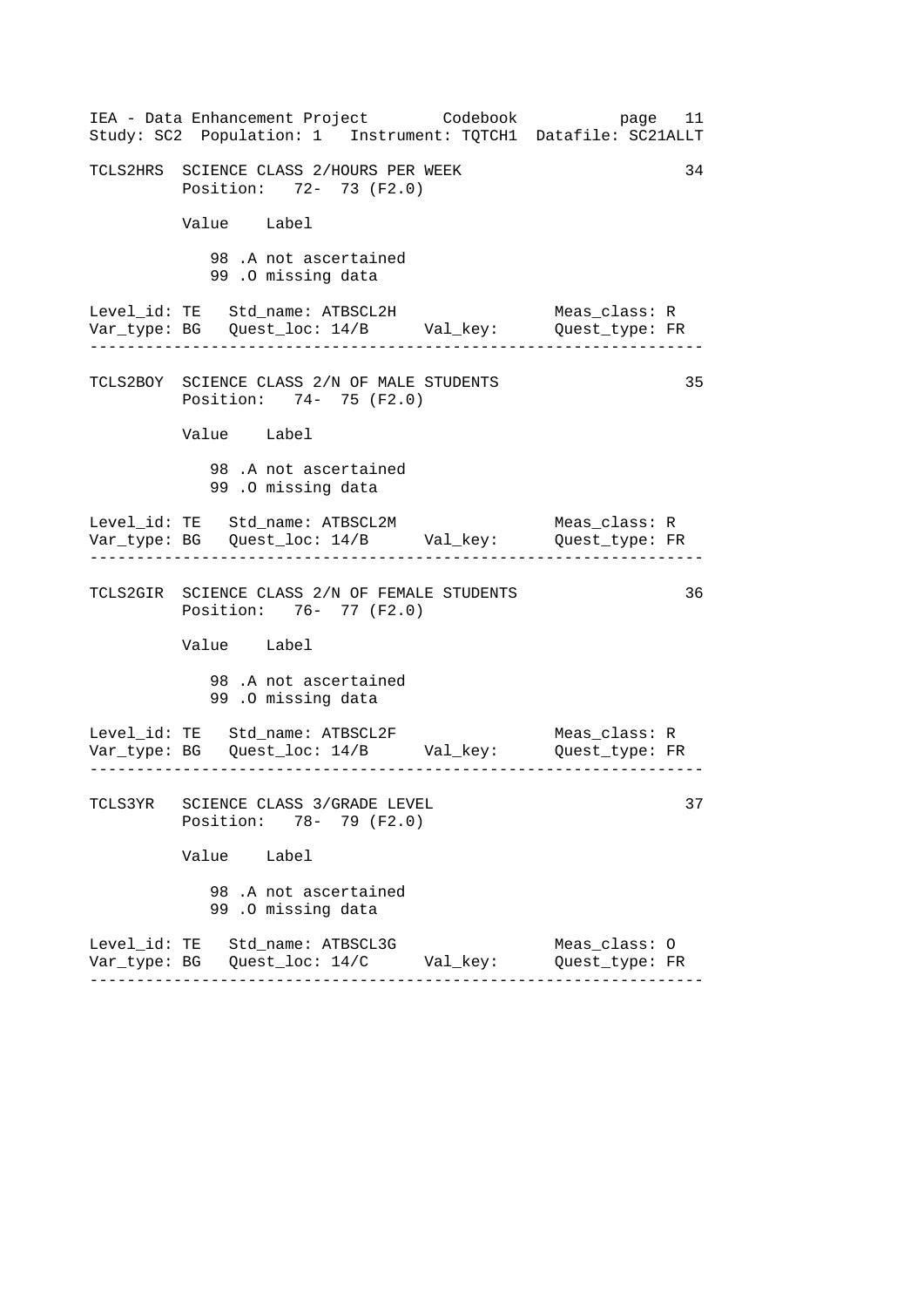|                                            | IEA - Data Enhancement Project Codebook<br>Study: SC2 Population: 1 Instrument: TQTCH1 Datafile: SC21ALLT |                                 | page 12 |
|--------------------------------------------|-----------------------------------------------------------------------------------------------------------|---------------------------------|---------|
|                                            | TCLS3SUB SCIENCE CLASS 3/NAME SUBJECT<br>Position: 80- 81 (F2.0)                                          |                                 | 38      |
| Value Label                                |                                                                                                           |                                 |         |
| 5 physics<br>6 other<br>7 other<br>8 other | 1 science<br>2 earth science<br>3 biology<br>4 chemistry<br>98.A not ascertained<br>99.0 missing data     |                                 |         |
|                                            | Level_id: TE Std_name: ATBSCL3N<br>Var_type: BG    Quest_loc: 14/C    Val_key:    Quest_type: FR          | Meas_class: N                   |         |
|                                            | TCLS3HRS SCIENCE CLASS 3/HOURS PER WEEK<br>Position: 82- 83 (F2.0)                                        |                                 | 39      |
| Value Label                                | 98.A not ascertained                                                                                      |                                 |         |
|                                            | 99.0 missing data                                                                                         |                                 |         |
|                                            | Level_id: TE Std_name: ATBSCL3H<br>Var_type: BG    Quest_loc: 14/C    Val_key:    Quest_type: FR          | Meas_class: R                   |         |
|                                            | TCLS3BOY SCIENCE CLASS 3/N OF MALE STUDENTS<br>Position: 84- 85 (F2.0)                                    |                                 | 40      |
| Value Label                                |                                                                                                           |                                 |         |
|                                            | 98.A not ascertained<br>99.0 missing data                                                                 |                                 |         |
|                                            | Level_id: TE Std_name: ATBSCL3M<br>Var_type: BG    Quest_loc: 14/C    Val_key:    Quest_type: FR          | Meas_class: R                   |         |
|                                            | TCLS3GIR SCIENCE CLASS 3/N OF FEMALE STUDENTS<br>Position: 86- 87 (F2.0)                                  |                                 | 41      |
| Value Label                                |                                                                                                           |                                 |         |
|                                            | 98.A not ascertained<br>99.0 missing data                                                                 |                                 |         |
|                                            | Level_id: TE Std_name: ATBSCL3F<br>Var_type: BG    Quest_loc: 14/C    Val_key:                            | Meas_class: R<br>Quest_type: FR |         |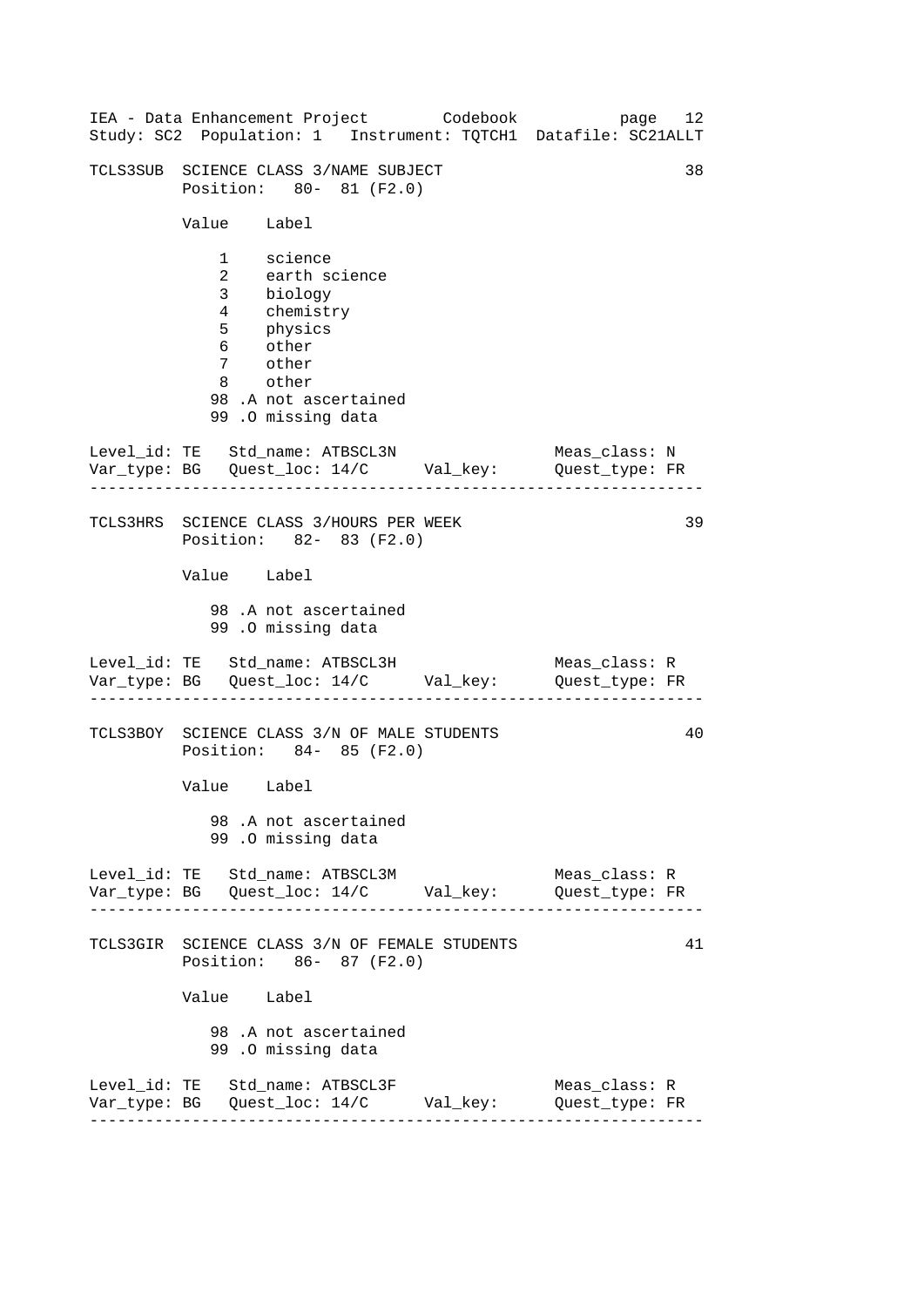| IEA - Data Enhancement Project Codebook<br>Study: SC2 Population: 1 Instrument: TQTCH1 Datafile: SC21ALLT                                           | page 13                         |
|-----------------------------------------------------------------------------------------------------------------------------------------------------|---------------------------------|
| TCLS4YR SCIENCE CLASS 4/GRADE LEVEL<br>Position: 88- 89 (F2.0)                                                                                      | 42                              |
| Value Label                                                                                                                                         |                                 |
| 98.A not ascertained<br>99.0 missing data                                                                                                           |                                 |
|                                                                                                                                                     |                                 |
| TCLS4SUB SCIENCE CLASS 4/NAME SUBJECT<br>Position: 90- 91 (F2.0)                                                                                    | 43                              |
| Value Label                                                                                                                                         |                                 |
| 1 science<br>2 earth science<br>3 biology<br>4 chemistry<br>5 physics<br>6 other<br>7 other<br>8 other<br>98.A not ascertained<br>99.0 missing data |                                 |
| Level_id: TE Std_name: ATBSCL4N<br>Var_type: BG    Quest_loc: 14/D    Val_key:    Quest_type: FR                                                    | Meas_class: N                   |
| TCLS4HRS SCIENCE CLASS 4/HOURS PER WEEK<br>Position: 92- 93 (F2.0)                                                                                  | 44                              |
| Value Label                                                                                                                                         |                                 |
| 98.A not ascertained<br>99.0 missing data                                                                                                           |                                 |
| Level_id: TE Std_name: ATBSCL4H<br>Var_type: BG    Quest_loc: 14/D    Val_key:    Quest_type: FR                                                    | Meas_class: R                   |
| TCLS4BOY SCIENCE CLASS 4/N OF MALE STUDENTS<br>Position: 94- 95 (F2.0)                                                                              | 45                              |
| Value Label                                                                                                                                         |                                 |
| 98 .A not ascertained<br>99.0 missing data                                                                                                          |                                 |
| Level_id: TE Std_name: ATBSCL4M                                                                                                                     | Meas_class: R<br>Quest_type: FR |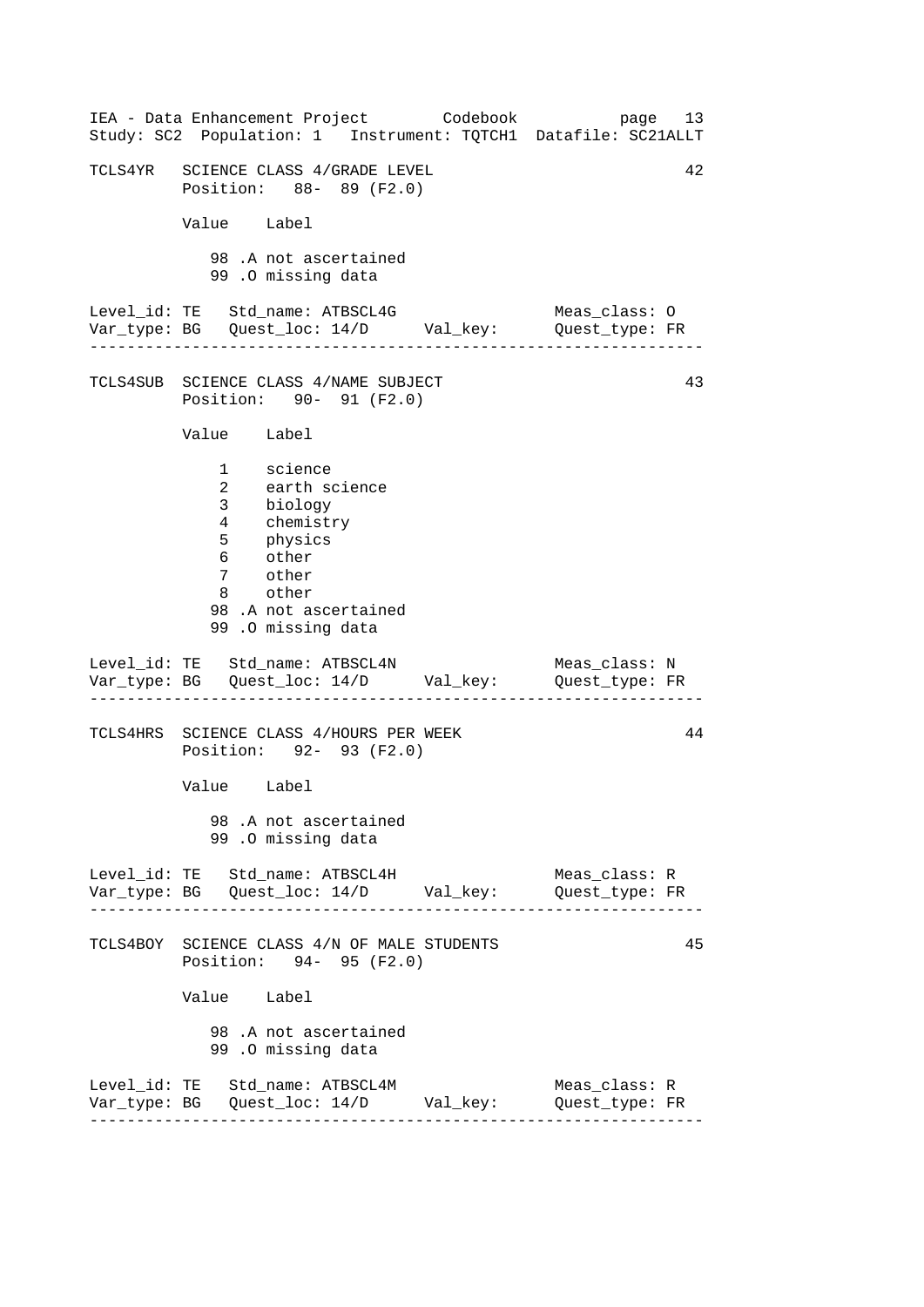------------------------------------------------------------------ ------------------------------------------------------------------ ------------------------------------------------------------------ ------------------------------------------------------------------ IEA - Data Enhancement Project Codebook page 14 Study: SC2 Population: 1 Instrument: TQTCH1 Datafile: SC21ALLT TCLS4GIR SCIENCE CLASS 4/N OF FEMALE STUDENTS 46 Position: 96- 97 (F2.0) Value Label 98 .A not ascertained 99 .O missing data Level\_id: TE Std\_name: ATBSCL4F Meas\_class: R Var\_type: BG Quest\_loc: 14/D Val\_key: Quest\_type: FR TCLS5YR SCIENCE CLASS 5/GRADE LEVEL Position: 98- 99 (F2.0) Value Label 98 .A not ascertained 99 .O missing data Level\_id: TE Std\_name: ATBSCL5G Meas\_class: O Var\_type: BG Quest\_loc: 14/E Val\_key: Quest\_type: FR TCLS5SUB SCIENCE CLASS 5/NAME SUBJECT Position: 100- 101 (F2.0) Value Label 1 science 2 earth science 3 biology 4 chemistry 5 physics 6 other 7 other 8 other 98 .A not ascertained 99 .O missing data Level\_id: TE Std\_name: ATBSCL5N Meas\_class: N Var\_type: BG Quest\_loc: 14/E Val\_key: Quest\_type: FR TCLS5HRS SCIENCE CLASS 5/HOURS PER WEEK Position: 102- 103 (F2.0) Value Label 98 .A not ascertained 99 .O missing data Level\_id: TE Std\_name: ATBSCL5H Meas\_class: R Var\_type: BG Quest\_loc: 14/E Val\_key: Quest\_type: FR 47 48 49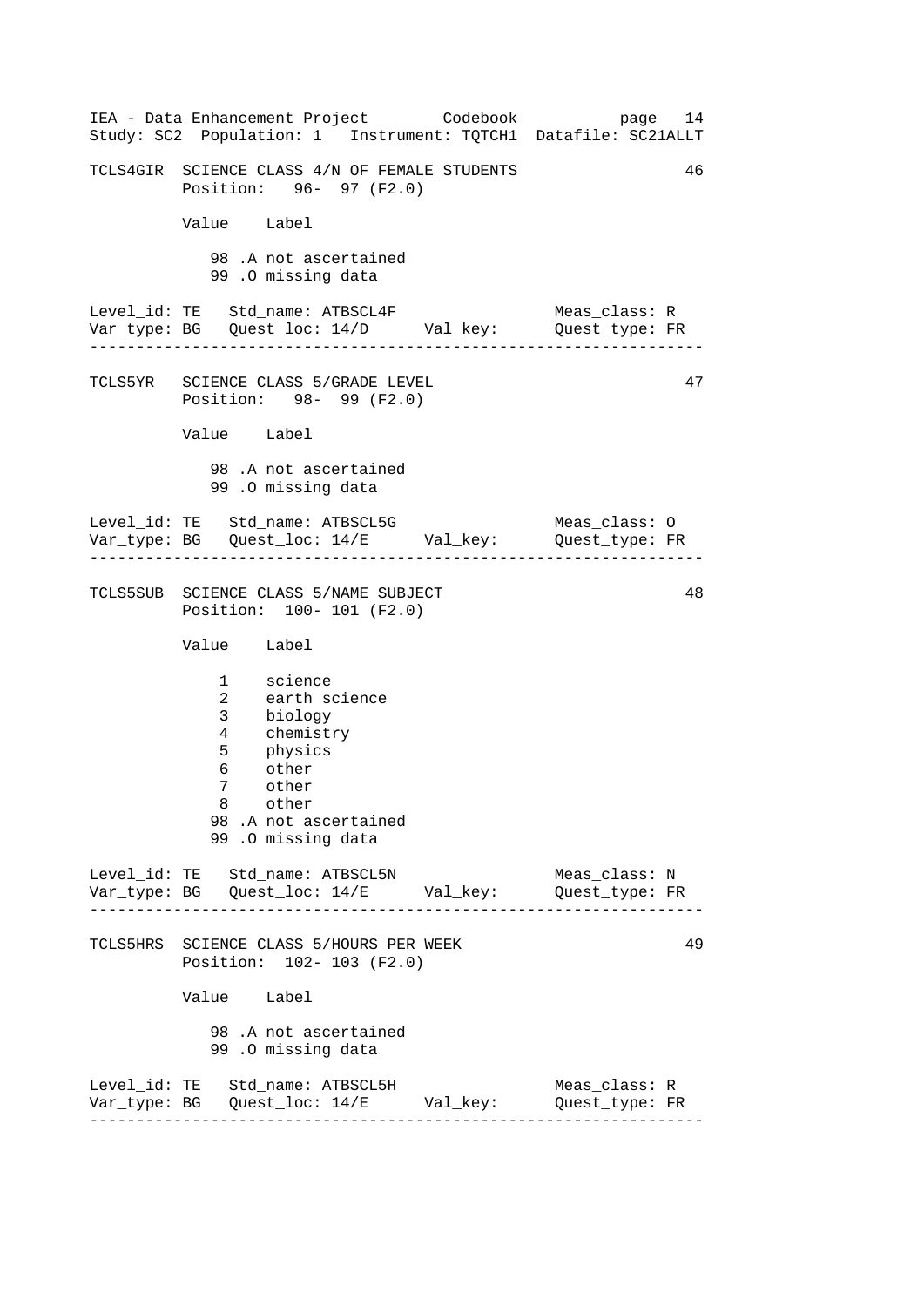|              | IEA - Data Enhancement Project Codebook<br>Study: SC2 Population: 1 Instrument: TQTCH1 Datafile: SC21ALLT                                                                    |          | page 15                         |
|--------------|------------------------------------------------------------------------------------------------------------------------------------------------------------------------------|----------|---------------------------------|
|              | TCLS5BOY SCIENCE CLASS 5/N OF MALE STUDENTS<br>Position: 104- 105 (F2.0)                                                                                                     |          | 50                              |
|              | Value Label                                                                                                                                                                  |          |                                 |
|              | 98.A not ascertained<br>99 .0 missing data                                                                                                                                   |          |                                 |
|              | Level_id: TE Std_name: ATBSCL5M                                                                                                                                              |          | Meas_class: R                   |
|              | TCLS5GIR SCIENCE CLASS 5/N OF FEMALE STUDENTS<br>Position: 106- 107 (F2.0)                                                                                                   |          | 51                              |
|              | Value Label                                                                                                                                                                  |          |                                 |
|              | 98.A not ascertained<br>99 .0 missing data                                                                                                                                   |          |                                 |
|              | Level_id: TE Std_name: ATBSCL5F<br>Var_type: BG    Quest_loc: 14/E    Val_key:    Quest_type: FR                                                                             |          | Meas_class: R                   |
|              | TCLS6YR SCIENCE CLASS 6/GRADE LEVEL<br>Position: 108- 109 (F2.0)                                                                                                             |          | 52                              |
|              | Value Label                                                                                                                                                                  |          |                                 |
|              | 98 .A not ascertained<br>99.0 missing data                                                                                                                                   |          |                                 |
|              | Level_id: TE Std_name: ATBSCL6G<br>Var_type: BG    Quest_loc: 14/F    Val_key:    Quest_type: FR<br><u>.</u>                                                                 |          | Meas_class: O                   |
|              | TCLS6SUB SCIENCE CLASS 6/NAME SUBJECT<br>Position: 110- 111 (F2.0)                                                                                                           |          | 53                              |
|              | Value<br>Label                                                                                                                                                               |          |                                 |
|              | science<br>1<br>2<br>earth science<br>3<br>biology<br>4<br>chemistry<br>5<br>physics<br>6<br>other<br>7<br>other<br>other<br>8<br>98 .A not ascertained<br>99.0 missing data |          |                                 |
| Var_type: BG | Level_id: TE Std_name: ATBSCL6N<br>Quest_loc: 14/F                                                                                                                           | Val_key: | Meas_class: N<br>Quest_type: FR |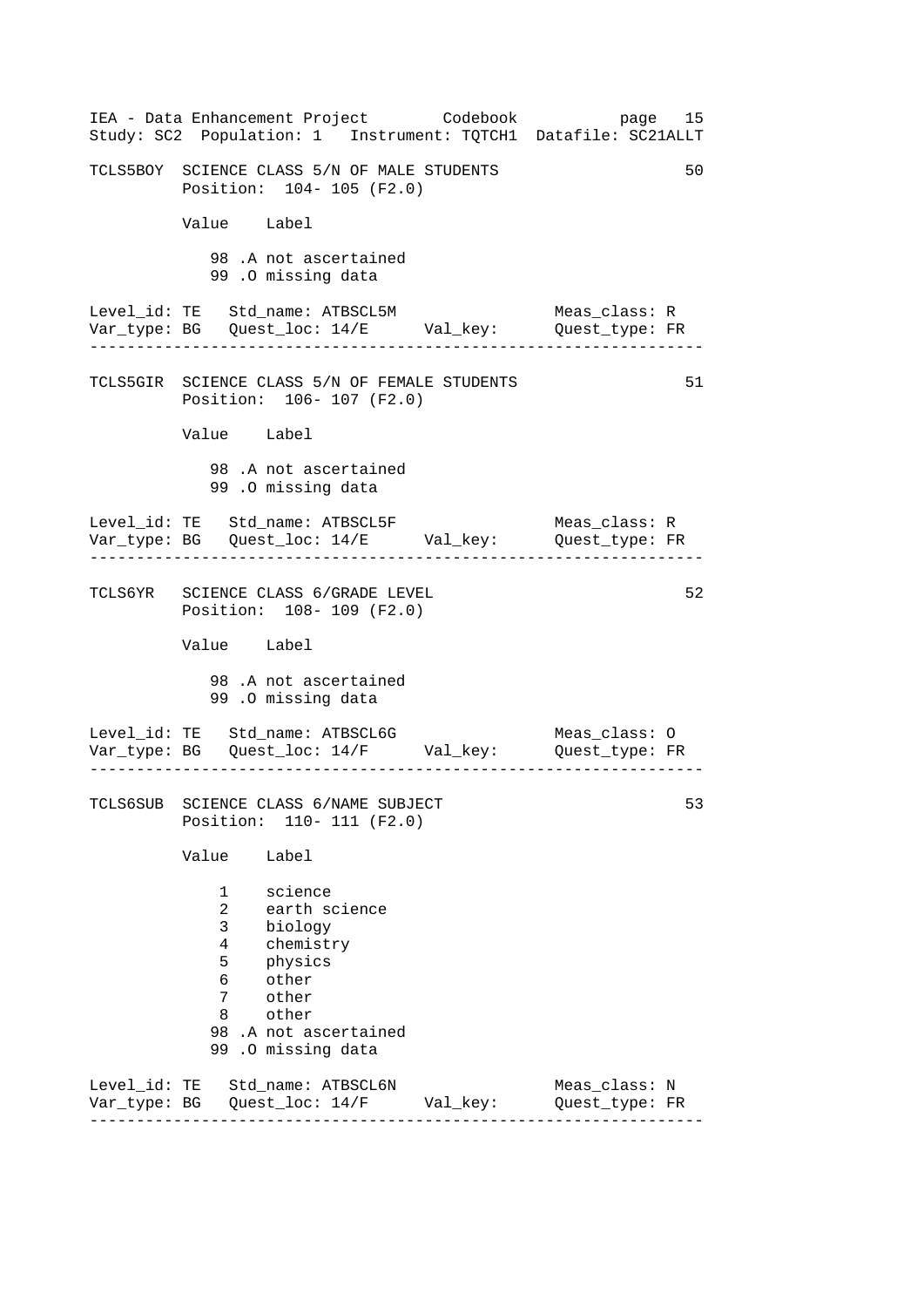| IEA - Data Enhancement Project Codebook<br>Study: SC2 Population: 1 Instrument: TQTCH1 Datafile: SC21ALLT | page 16                                           |
|-----------------------------------------------------------------------------------------------------------|---------------------------------------------------|
| TCLS6HRS SCIENCE CLASS 6/HOURS PER WEEK<br>Position: 112- 113 (F2.0)                                      | 54                                                |
| Value Label                                                                                               |                                                   |
| 98.A not ascertained<br>99.0 missing data                                                                 |                                                   |
| Level_id: TE Std_name: ATBSCL6H<br>Var_type: BG    Quest_loc: 14/F    Val_key:    Quest_type: FR          | Meas class: R                                     |
| TCLS6BOY SCIENCE CLASS 6/N OF MALE STUDENTS<br>Position: 114- 115 (F2.0)                                  | 55                                                |
| Value Label                                                                                               |                                                   |
| 98.A not ascertained<br>99.0 missing data                                                                 |                                                   |
| Level_id: TE Std_name: ATBSCL6M<br>Var_type: BG    Quest_loc: 14/F    Val_key:    Quest_type: FR          | Meas_class: R<br>. Lie Lie Lie Lie Lie Lie Lie Li |
| TCLS6GIR SCIENCE CLASS 6/N OF FEMALE STUDENTS<br>Position: 116- 117 (F2.0)                                | 56                                                |
| Value Label                                                                                               |                                                   |
| 98.A not ascertained<br>99.0 missing data                                                                 |                                                   |
| Level_id: TE Std_name: ATBSCL6F<br>Var_type: BG    Quest_loc: 14/F    Val_key:    Quest_type: FR          | Meas_class: R                                     |
| TCLS7YR SCIENCE CLASS 7/GRADE LEVEL<br>Position: 118- 119 (F2.0)                                          | 57                                                |
| Value Label                                                                                               |                                                   |
| 98 .A not ascertained<br>99.0 missing data                                                                |                                                   |
| Level_id: TE Std_name: ATBSCL7G                                                                           | Meas_class: 0<br>Quest_type: FR                   |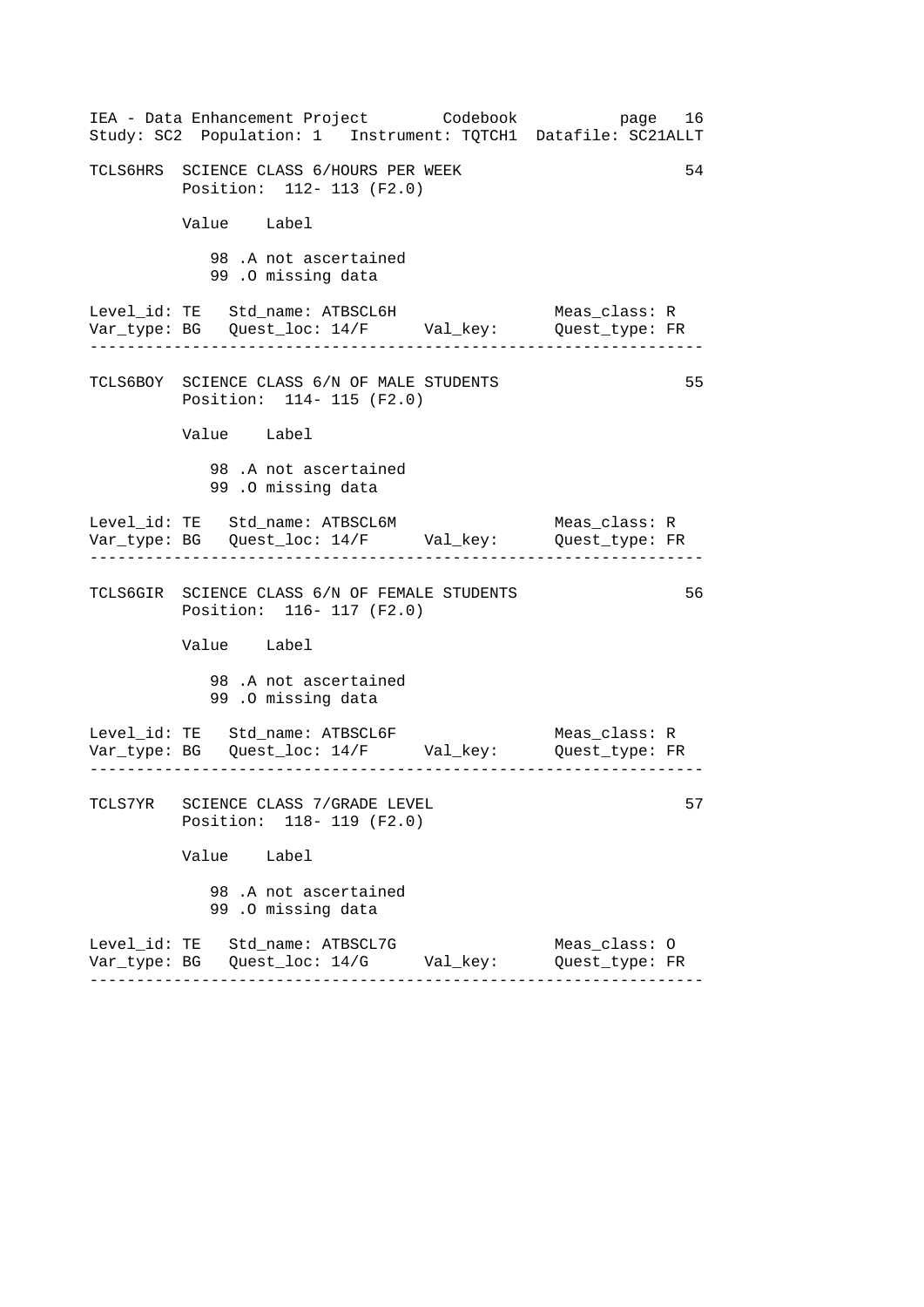| IEA - Data Enhancement Project Codebook<br>Study: SC2 Population: 1 Instrument: TQTCH1 Datafile: SC21ALLT                                           | page 17                         |
|-----------------------------------------------------------------------------------------------------------------------------------------------------|---------------------------------|
| TCLS7SUB SCIENCE CLASS 7/NAME SUBJECT<br>Position: 120- 121 (F2.0)                                                                                  | 58                              |
| Value Label                                                                                                                                         |                                 |
| 1 science<br>2 earth science<br>3 biology<br>4 chemistry<br>5 physics<br>6 other<br>7 other<br>8 other<br>98.A not ascertained<br>99.0 missing data |                                 |
| Level_id: TE Std_name: ATBSCL7N<br>Var_type: BG    Quest_loc: 14/G    Val_key:    Quest_type: FR                                                    | Meas class: N                   |
| TCLS7HRS SCIENCE CLASS 7/HOURS PER WEEK<br>Position: 122- 123 (F2.0)                                                                                | 59                              |
| Value Label                                                                                                                                         |                                 |
| 98.A not ascertained<br>99.0 missing data                                                                                                           |                                 |
| Level_id: TE Std_name: ATBSCL7H<br>Var_type: BG    Quest_loc: 14/G    Val_key:    Quest_type: FR                                                    | Meas_class: R                   |
| TCLS7BOY SCIENCE CLASS 7/N OF MALE STUDENTS<br>Position: 124- 125 (F2.0)                                                                            | 60                              |
| Value Label                                                                                                                                         |                                 |
| 98.A not ascertained<br>99.0 missing data                                                                                                           |                                 |
| Level_id: TE Std_name: ATBSCL7M<br>Var_type: BG    Quest_loc: 14/G    Val_key:    Quest_type: FR                                                    | Meas_class: R                   |
| TCLS7GIR SCIENCE CLASS 7/N OF FEMALE STUDENTS<br>Position: 126- 127 (F2.0)                                                                          | 61                              |
| Value Label                                                                                                                                         |                                 |
| 98.A not ascertained<br>99.0 missing data                                                                                                           |                                 |
| Level_id: TE Std_name: ATBSCL7F<br>Var_type: BG    Quest_loc: 14/G    Val_key:                                                                      | Meas_class: R<br>Quest_type: FR |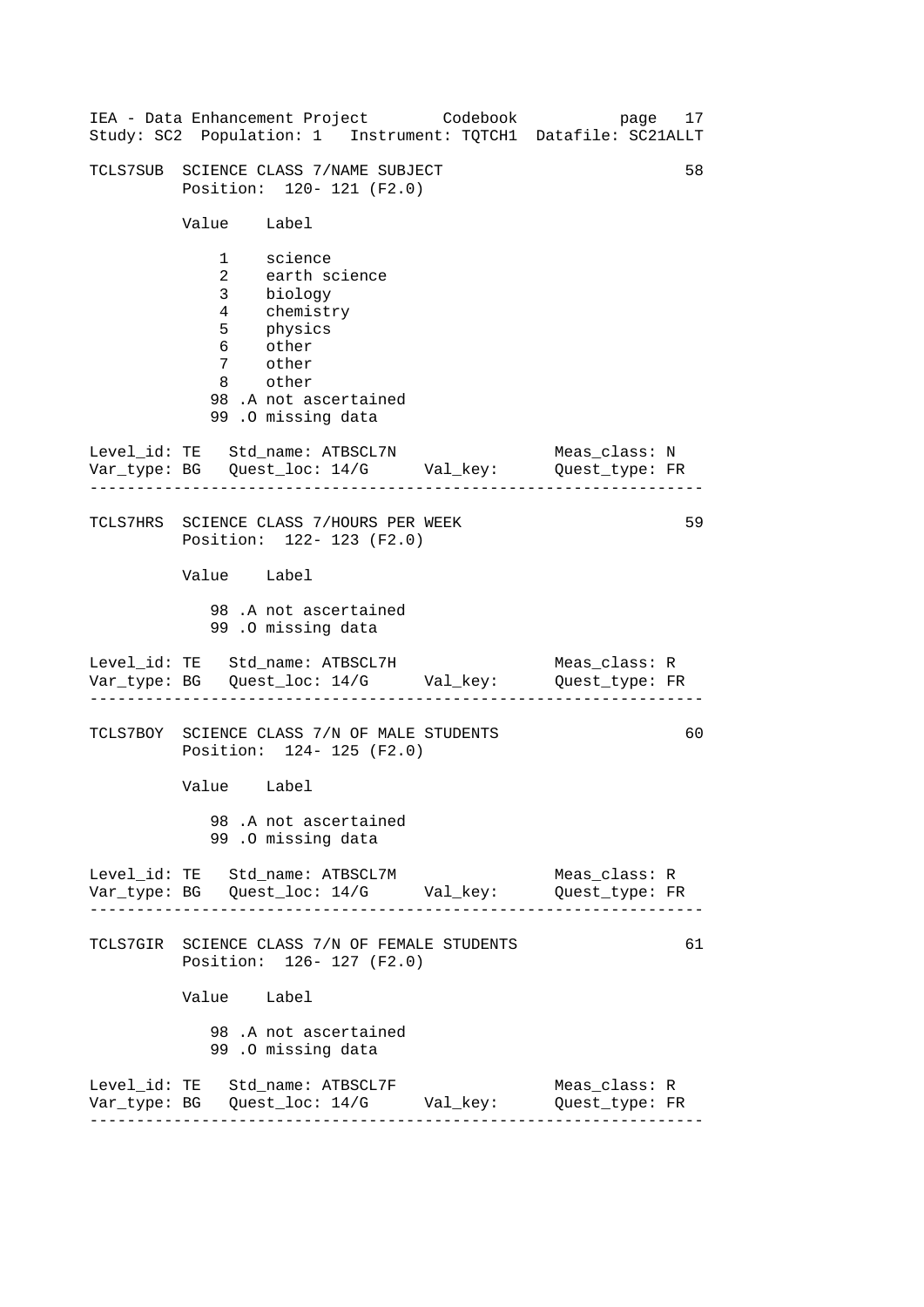| IEA - Data Enhancement Project Codebook<br>Study: SC2 Population: 1 Instrument: TQTCH1 Datafile: SC21ALLT                                                           | page 18                         |    |
|---------------------------------------------------------------------------------------------------------------------------------------------------------------------|---------------------------------|----|
| TCLS8YR SCIENCE CLASS 8/GRADE LEVEL<br>Position: 128- 129 (F2.0)                                                                                                    |                                 | 62 |
| Value Label                                                                                                                                                         |                                 |    |
| 98.A not ascertained<br>99.0 missing data                                                                                                                           |                                 |    |
|                                                                                                                                                                     |                                 |    |
| TCLS8SUB SCIENCE CLASS 8/NAME SUBJECT<br>Position: 130- 131 (F2.0)                                                                                                  |                                 | 63 |
| Value Label                                                                                                                                                         |                                 |    |
| 1 science<br>earth science<br>$\overline{2}$<br>3 biology<br>4 chemistry<br>5 physics<br>6 other<br>7 other<br>8 other<br>98.A not ascertained<br>99.0 missing data |                                 |    |
| Level_id: TE Std_name: ATBSCL8N<br>Var_type: BG    Quest_loc: 14/H    Val_key:    Quest_type: FR                                                                    | Meas_class: N                   |    |
| TCLS8HRS SCIENCE CLASS 8/HOURS PER WEEK<br>Position: 132- 133 (F2.0)                                                                                                |                                 | 64 |
| Value Label                                                                                                                                                         |                                 |    |
| 98.A not ascertained<br>99.0 missing data                                                                                                                           |                                 |    |
| Level_id: TE Std_name: ATBSCL8H                                                                                                                                     | Meas_class: R<br>Quest_type: FR |    |
| TCLS8BOY SCIENCE CLASS 8/N OF MALE STUDENTS<br>Position: 134- 135 (F2.0)                                                                                            |                                 | 65 |
| Value Label                                                                                                                                                         |                                 |    |
| 98 .A not ascertained<br>99.0 missing data                                                                                                                          |                                 |    |
| Level_id: TE Std_name: ATBSCL8M                                                                                                                                     | Meas_class: R<br>Quest_type: FR |    |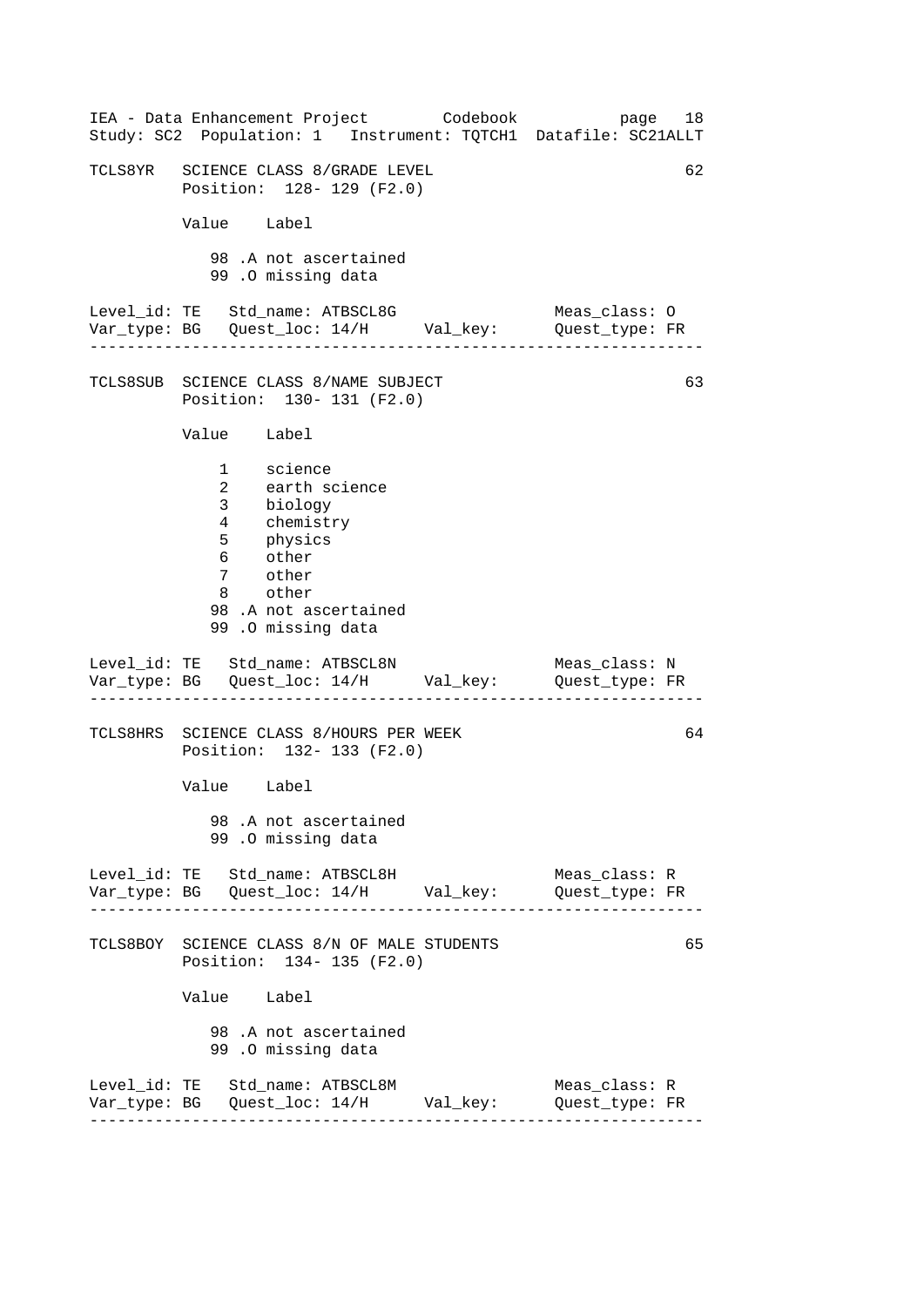| IEA - Data Enhancement Project Codebook<br>Study: SC2 Population: 1 Instrument: TQTCH1 Datafile: SC21ALLT | page 19       |
|-----------------------------------------------------------------------------------------------------------|---------------|
| TCLS8GIR SCIENCE CLASS 8/N OF FEMALE STUDENTS<br>Position: 136- 137 (F2.0)                                | 66            |
| Value Label                                                                                               |               |
| 98.A not ascertained<br>99.0 missing data                                                                 |               |
| Level_id: TE Std_name: ATBSCL8F<br>Var_type: BG    Quest_loc: 14/H    Val_key:    Quest_type: FR          | Meas_class: R |
| QUESTION TEACHING METHODS/QUESTION AND ANSWER<br>Position: 138- 139 (F2.0)                                | 67            |
| Value Label                                                                                               |               |
| 1 frequently<br>2 occasionally<br>3 rarely<br>4 never<br>98.A not ascertained<br>99 .O missing data       |               |
| Level_id: TE Std_name: ATBTEME1<br>Var_type: BG    Quest_loc: 15/A    Val_key:    Quest_type: MC          | Meas_class: O |
| LECTURE TEACHING METHODS/LECTURE<br>Position: 140- 141 (F2.0)                                             | 68            |
| Value Label                                                                                               |               |
| 1 frequently<br>2 occasionally<br>3 rarely<br>4 never<br>98.A not ascertained<br>99 .0 missing data       |               |
| Level_id: TE Std_name: ATBTEME2<br>Var_type: BG    Quest_loc: 15/B    Val_key:    Quest_type: MC          | Meas_class: 0 |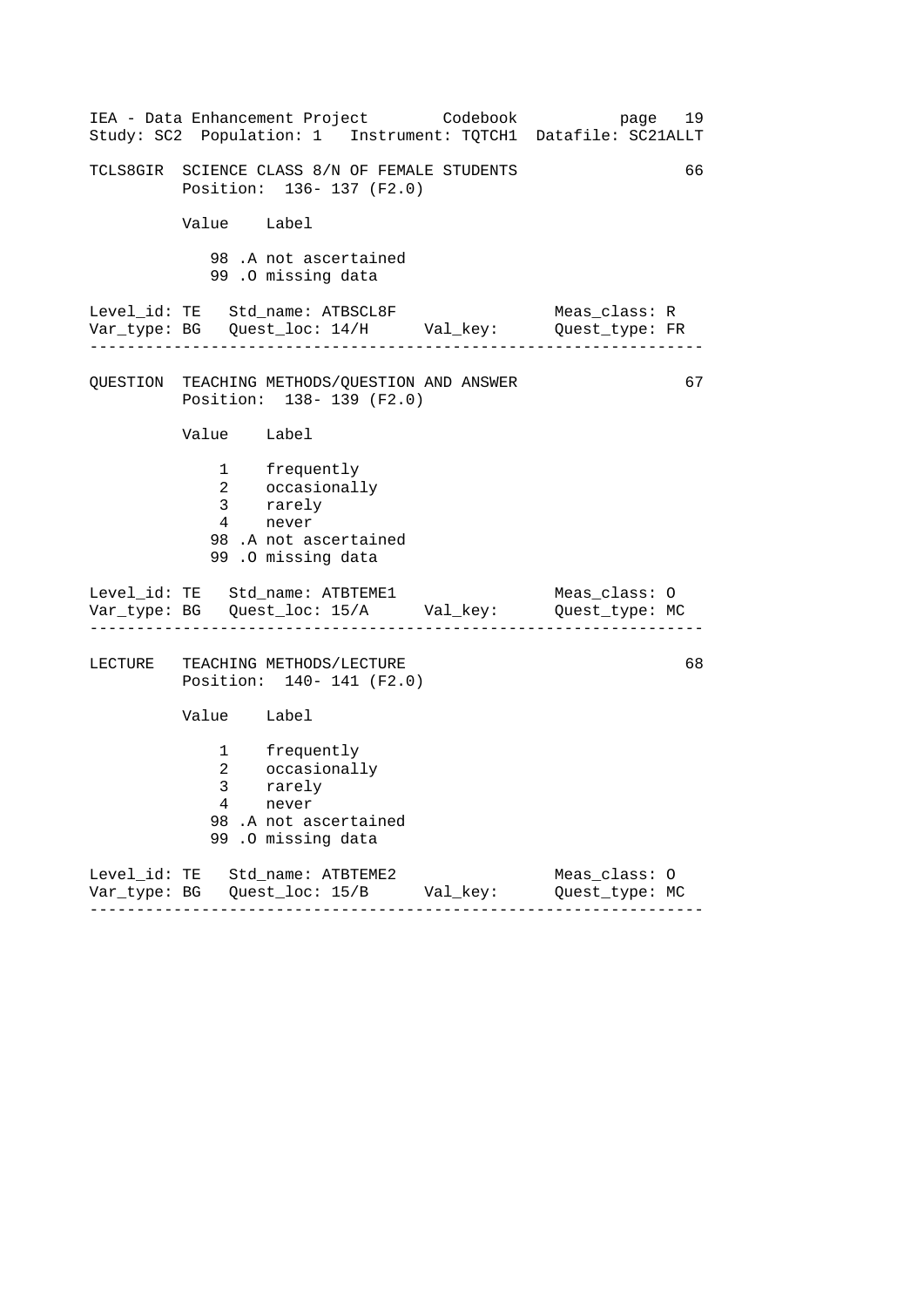|        |                                     | IEA - Data Enhancement Project Codebook                                                                     | 20<br>page<br>Study: SC2 Population: 1 Instrument: TQTCH1 Datafile: SC21ALLT |
|--------|-------------------------------------|-------------------------------------------------------------------------------------------------------------|------------------------------------------------------------------------------|
| ASSIGN |                                     | TEACHING METHODS/STUDENT ASSIGNMENTS<br>Position: 142- 143 (F2.0)                                           | 69                                                                           |
|        | Value Label                         |                                                                                                             |                                                                              |
|        | $4\overline{ }$                     | 1 frequently<br>2 occasionally<br>3 rarely<br>never<br>98.A not ascertained<br>99.0 missing data            |                                                                              |
|        |                                     | Level_id: TE Std_name: ATBTEME3<br>Var_type: BG    Quest_loc: 15/C    Val_key:    Quest_type: MC            | Meas_class: 0                                                                |
|        |                                     | GROUPS TEACHING METHODS/GROUP ASSIGNMENTS<br>Position: 144- 145 (F2.0)                                      | 70                                                                           |
|        | Value Label                         |                                                                                                             |                                                                              |
|        | 4                                   | 1 frequently<br>2 occasionally<br>3 rarely<br>4 novem<br>never<br>98.A not ascertained<br>99.0 missing data |                                                                              |
|        |                                     | Level_id: TE Std_name: ATBTEME4<br>Var_type: BG    Quest_loc: 15/D    Val_key:    Quest_type: MC            | Meas_class: O                                                                |
| INDIV  |                                     | TEACHING METHODS/INDIVIDUAL PROGRAMS<br>Position: 146- 147 (F2.0)                                           | 71                                                                           |
|        | Value Label                         |                                                                                                             |                                                                              |
|        | 1<br>2<br>3<br>$\overline{4}$<br>99 | frequently<br>occasionally<br>rarely<br>never<br>98.A not ascertained<br>.0 missing data                    |                                                                              |
|        |                                     | Level_id: TE Std_name: ATBTEME5<br>Var_type: BG    Quest_loc: 15/E    Val_key:                              | Meas_class: 0<br>Quest_type: MC                                              |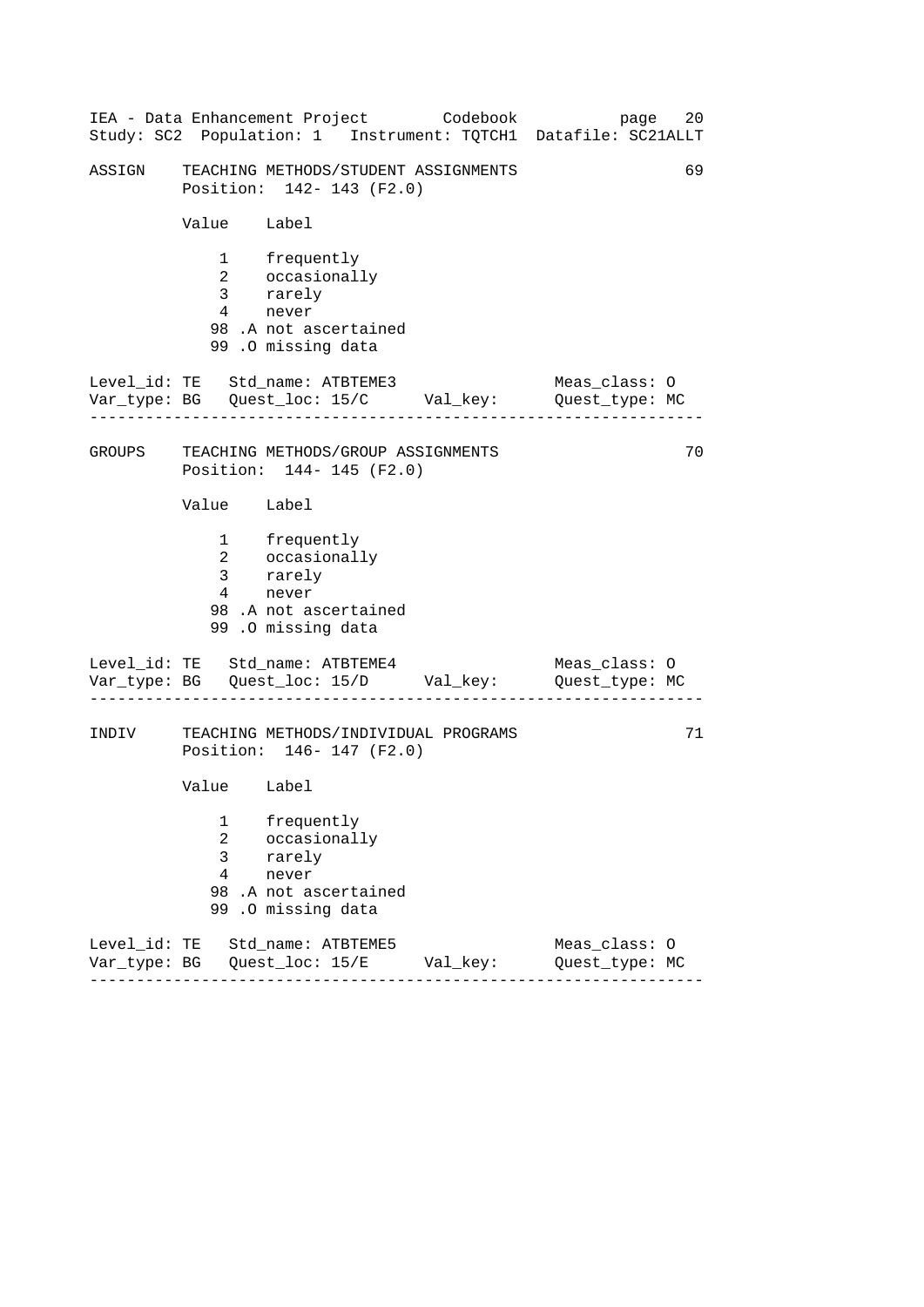|       |                                         | IEA - Data Enhancement Project Codebook                                                                | 21<br>page<br>Study: SC2 Population: 1 Instrument: TQTCH1 Datafile: SC21ALLT |
|-------|-----------------------------------------|--------------------------------------------------------------------------------------------------------|------------------------------------------------------------------------------|
|       |                                         | AUDIOVIS TEACHING METHODS/AUDIO-VISUAL MATERIALS<br>Position: 148- 149 (F2.0)                          | 72                                                                           |
|       | Value Label                             |                                                                                                        |                                                                              |
|       | $4\overline{ }$                         | 1 frequently<br>2 occasionally<br>3 rarely<br>never<br>98 .A not ascertained<br>99.0 missing data      |                                                                              |
|       | . _ _ _ _ _ _ _ _ _ _ _                 | Level_id: TE Std_name: ATBTEME6<br>Var_type: BG    Quest_loc: 15/F    Val_key:    Quest_type: MC       | Meas_class: O                                                                |
| FIELD |                                         | TEACHING METHODS/FIELD TRIPS<br>Position: 150- 151 (F2.0)                                              | 73                                                                           |
|       | Value Label                             |                                                                                                        |                                                                              |
|       | $\overline{4}$                          | 1 frequently<br>2 occasionally<br>3 rarely<br>never<br>98.A not ascertained<br>99.0 missing data       |                                                                              |
|       |                                         | Level_id: TE Std_name: ATBTEME7<br>Var_type: BG    Quest_loc: 15/G    Val_key:    Quest_type: MC       | Meas_class: 0                                                                |
|       |                                         | DIVIDE BASIS DIVISION OF CLASS INTO GROUPS<br>Position: 152- 152 (F1.0)                                | 74                                                                           |
|       | Value Label                             |                                                                                                        |                                                                              |
|       | 1<br>$\overline{a}$<br>3<br>4<br>8<br>9 | groups not used<br>ability groups<br>students choose<br>other<br>.A not ascertained<br>.0 missing data |                                                                              |
|       |                                         | Level_id: TE Std_name: ATBDIVGR<br>Var_type: BG    Quest_loc: 16    Val_key:                           | Meas_class: N<br>Quest_type: MC                                              |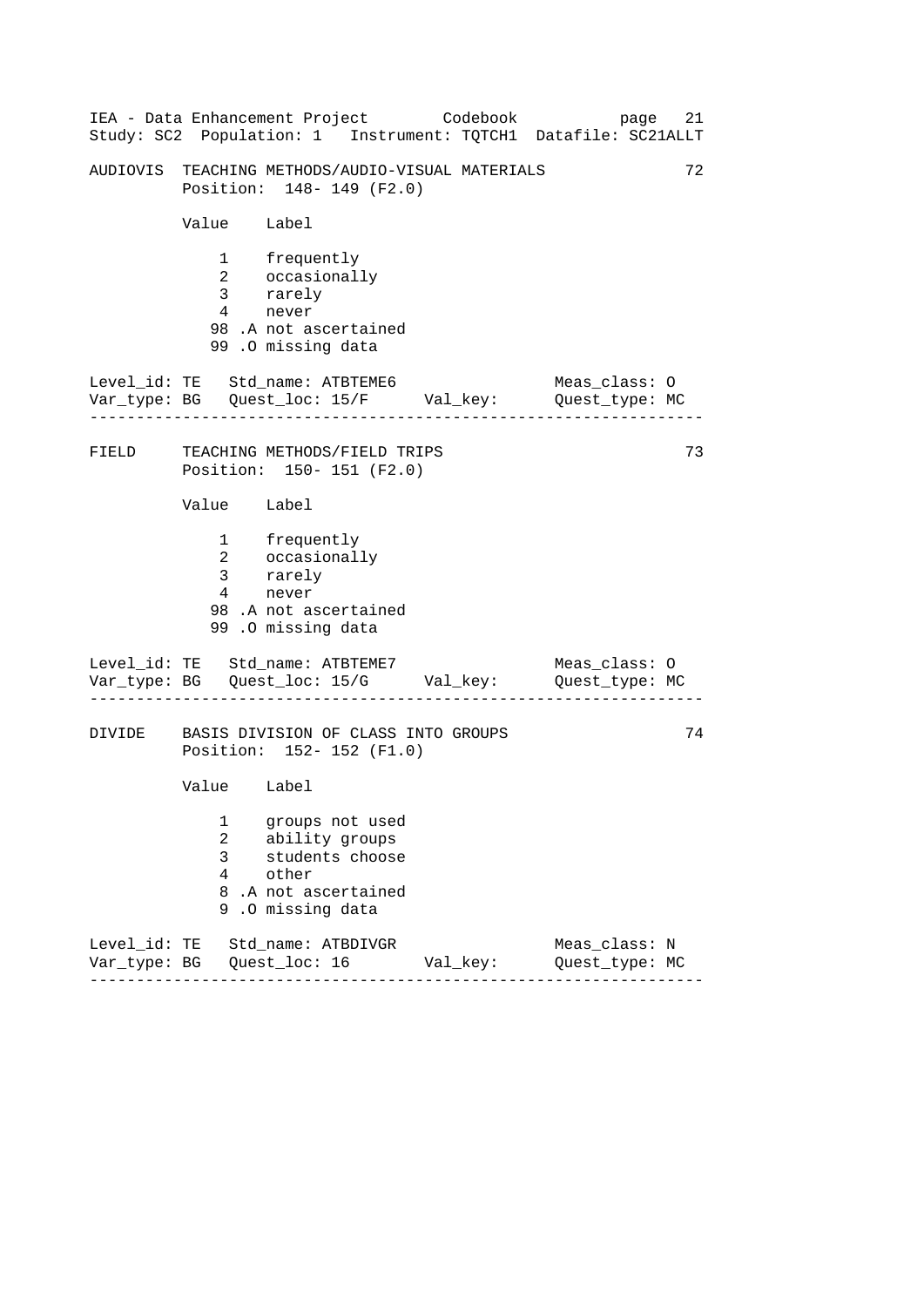|                                                  | IEA - Data Enhancement Project Codebook<br>Study: SC2 Population: 1 Instrument: TQTCH1 Datafile: SC21ALLT                                  | page 22                         |    |
|--------------------------------------------------|--------------------------------------------------------------------------------------------------------------------------------------------|---------------------------------|----|
|                                                  | PRACWORK AMOUNT PRACTICAL WORK<br>Position: 153-154 (F2.0)                                                                                 |                                 | 75 |
| Value Label                                      |                                                                                                                                            |                                 |    |
|                                                  | 1 none/very little<br>2 about 1/4 time<br>3 about 1/2 time<br>$4$ $3/4$ or more<br>98.A not ascertained<br>99.0 missing data               |                                 |    |
|                                                  | Level_id: TE Std_name: ATBPRACW<br>Var_type: BG    Quest_loc: 17    Val_key:    Quest_type: MC                                             | Meas_class: O                   |    |
|                                                  | TCHLAB AMOUNT TEACHING IN LABORATORY<br>Position: 155-155 (F1.0)                                                                           |                                 | 76 |
| Value Label                                      |                                                                                                                                            |                                 |    |
| $4\overline{ }$<br>5                             | $1 \times 40$ percent<br>2 40-60 percent<br>3 60-80 percent<br>> 80 percent<br>no science rooms<br>8.A not ascertained<br>9.0 missing data |                                 |    |
|                                                  | Level_id: TE Std_name: ATBLABTE<br>Var_type: BG    Quest_loc: 18    Val_key:    Quest_type: MC                                             | Meas_class: N                   |    |
|                                                  | NEEDLEAV TEACHING CRITERIA/NEED AFTER SCHOOL<br>Position: 156- 157 (F2.0)                                                                  |                                 | 77 |
| Value Label                                      |                                                                                                                                            |                                 |    |
| 1<br>$\overline{2}$<br>3<br>$\overline{4}$<br>99 | very important<br>of some importance<br>of little importance<br>of no importance<br>98 .A not ascertained<br>missing data                  |                                 |    |
|                                                  | Level_id: TE Std_name: ATBCRIT1                                                                                                            | Meas_class: 0<br>Quest_type: MC |    |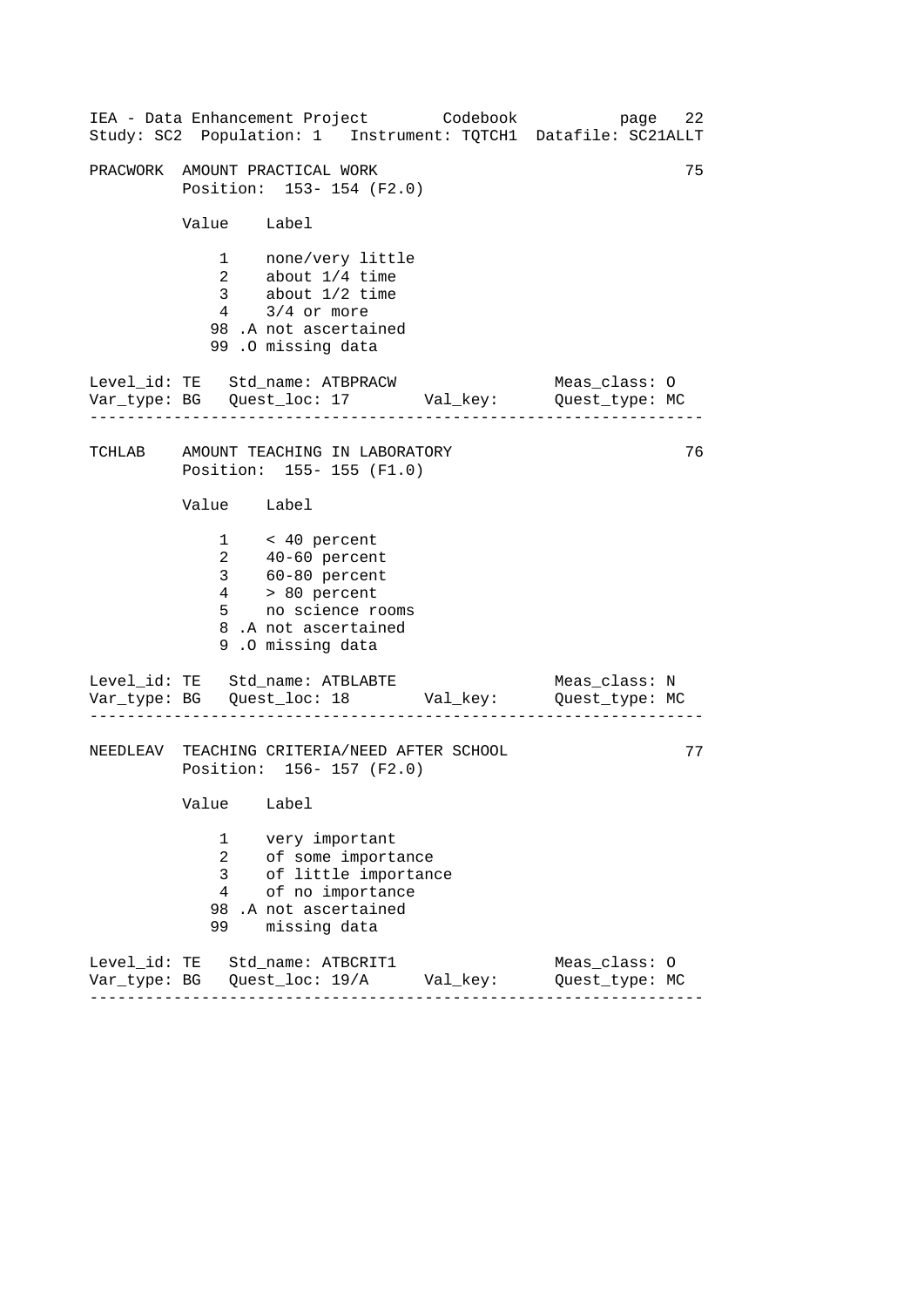|      |                                                  | IEA - Data Enhancement Project Codebook<br>Study: SC2 Population: 1 Instrument: TQTCH1 Datafile: SC21ALLT                              | 23<br>page                      |  |
|------|--------------------------------------------------|----------------------------------------------------------------------------------------------------------------------------------------|---------------------------------|--|
|      |                                                  | SYLLABUS TEACHING CRITERIA/OFFICIAL SYLLABUS<br>Position: 158-159 (F2.0)                                                               | 78                              |  |
|      | Value Label                                      |                                                                                                                                        |                                 |  |
|      |                                                  | 1 very important<br>2 of some importance<br>3 of little importance<br>4 of no importance<br>98.A not ascertained<br>99.0 missing data  |                                 |  |
|      |                                                  | Level_id: TE Std_name: ATBCRIT2<br>Var_type: BG    Quest_loc: 19/B    Val_key:    Quest_type: MC                                       | Meas_class: O                   |  |
|      |                                                  | TEXT TEACHING CRITERIA/TEXTBOOKS<br>Position: 160- 161 (F2.0)                                                                          | 79                              |  |
|      | Value Label                                      |                                                                                                                                        |                                 |  |
|      |                                                  | 1 very important<br>2 of some importance<br>3 of little importance<br>4 of no importance<br>98 .A not ascertained<br>99.0 missing data |                                 |  |
|      |                                                  | Level_id: TE Std_name: ATBCRIT3<br>Var_type: BG    Quest_loc: 19/C    Val_key:    Quest_type: MC                                       | Meas_class: 0                   |  |
| EXAM |                                                  | TEACHING CRITERIA/EXTERNAL EXAMS<br>Position: 162- 163 (F2.0)                                                                          | 80                              |  |
|      | Value Label                                      |                                                                                                                                        |                                 |  |
|      | 1<br>$\overline{2}$<br>3<br>$\overline{4}$<br>99 | very important<br>of some importance<br>of little importance<br>of no importance<br>98.A not ascertained<br>.0 missing data            |                                 |  |
|      |                                                  | Level_id: TE Std_name: ATBCRIT4                                                                                                        | Meas_class: 0<br>Quest_type: MC |  |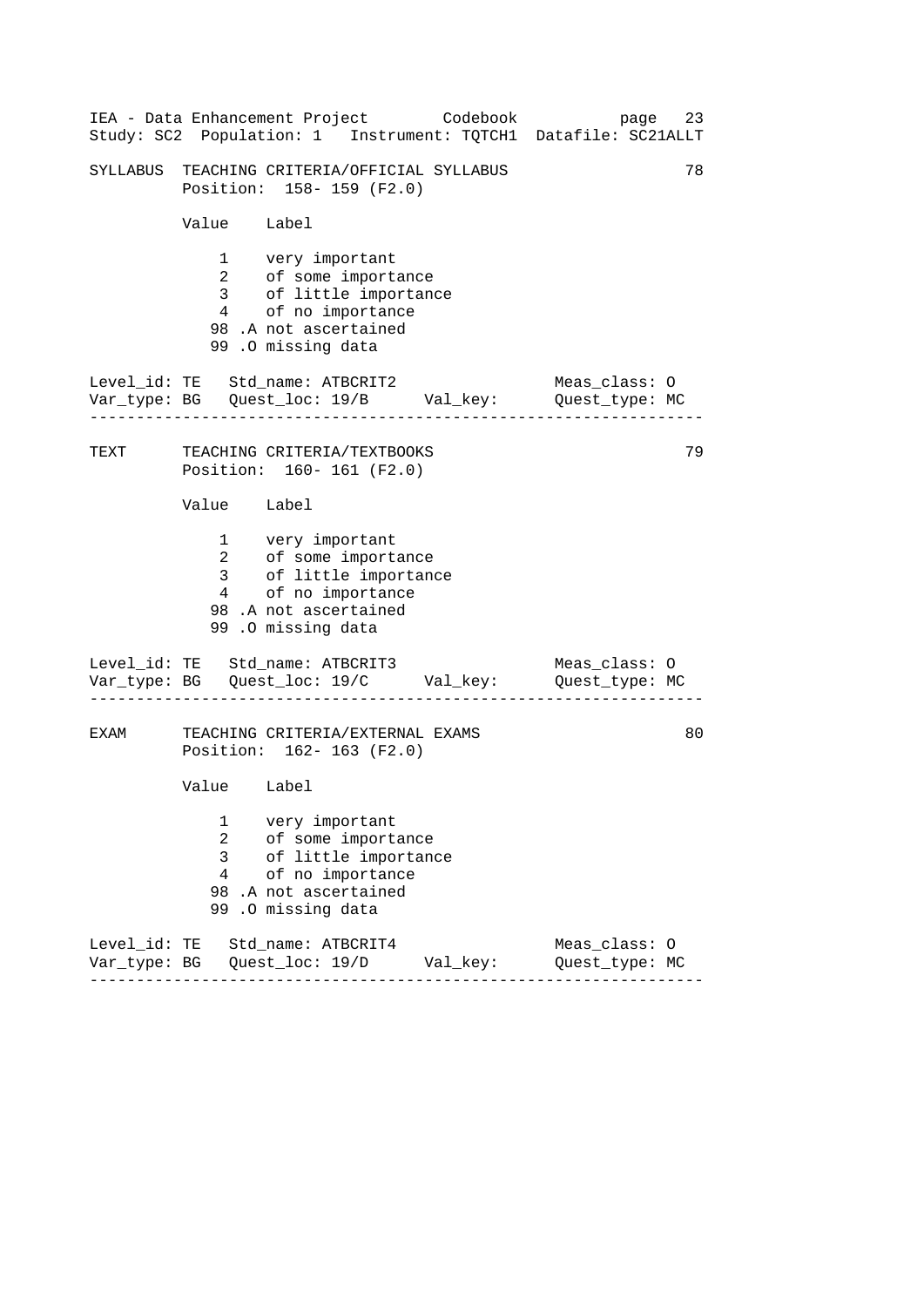|                               | IEA - Data Enhancement Project Codebook                                                                                                | 24<br>page<br>Study: SC2 Population: 1 Instrument: TQTCH1 Datafile: SC21ALLT |
|-------------------------------|----------------------------------------------------------------------------------------------------------------------------------------|------------------------------------------------------------------------------|
|                               | NEEDNEXT TEACHING CRITERIA/PREPARE FOR NEXT GRADE<br>Position: 164- 165 (F2.0)                                                         | 81                                                                           |
| Value Label                   |                                                                                                                                        |                                                                              |
| 99 —                          | 1 very important<br>2 of some importance<br>3 of little importance<br>4 of no importance<br>98.A not ascertained<br>missing data       |                                                                              |
|                               | Level_id: TE Std_name: ATBCRIT5<br>Var_type: BG    Quest_loc: 19/E    Val_key:    Quest_type: MC                                       | Meas_class: N                                                                |
|                               | THINKSCI TEACHING CRITERIA/THINK SCIENTIFICALLY<br>Position: 166- 167 (F2.0)                                                           | 82                                                                           |
| Value Label                   |                                                                                                                                        |                                                                              |
|                               | 1 very important<br>2 of some importance<br>3 of little importance<br>4 of no importance<br>98 .A not ascertained<br>99.0 missing data |                                                                              |
|                               | Level_id: TE Std_name: ATBCRIT6<br>Var_type: BG    Quest_loc: 19/F    Val_key:    Quest_type: MC                                       | Meas_class: O                                                                |
|                               | SCIKNOW TEACHING CRITERIA/SCIENTIFIC KNOWLEDGE<br>Position: 168-169 (F2.0)                                                             | 83                                                                           |
| Value Label                   |                                                                                                                                        |                                                                              |
| 1<br>2<br>3<br>$\overline{4}$ | very important<br>of some importance<br>of little importance<br>of no importance<br>98.A not ascertained<br>99.0 missing data          |                                                                              |
|                               | Level_id: TE Std_name: ATBCRIT7<br>Var_type: BG    Quest_loc: 19/G    Val_key:                                                         | Meas_class: 0<br>Quest_type: MC                                              |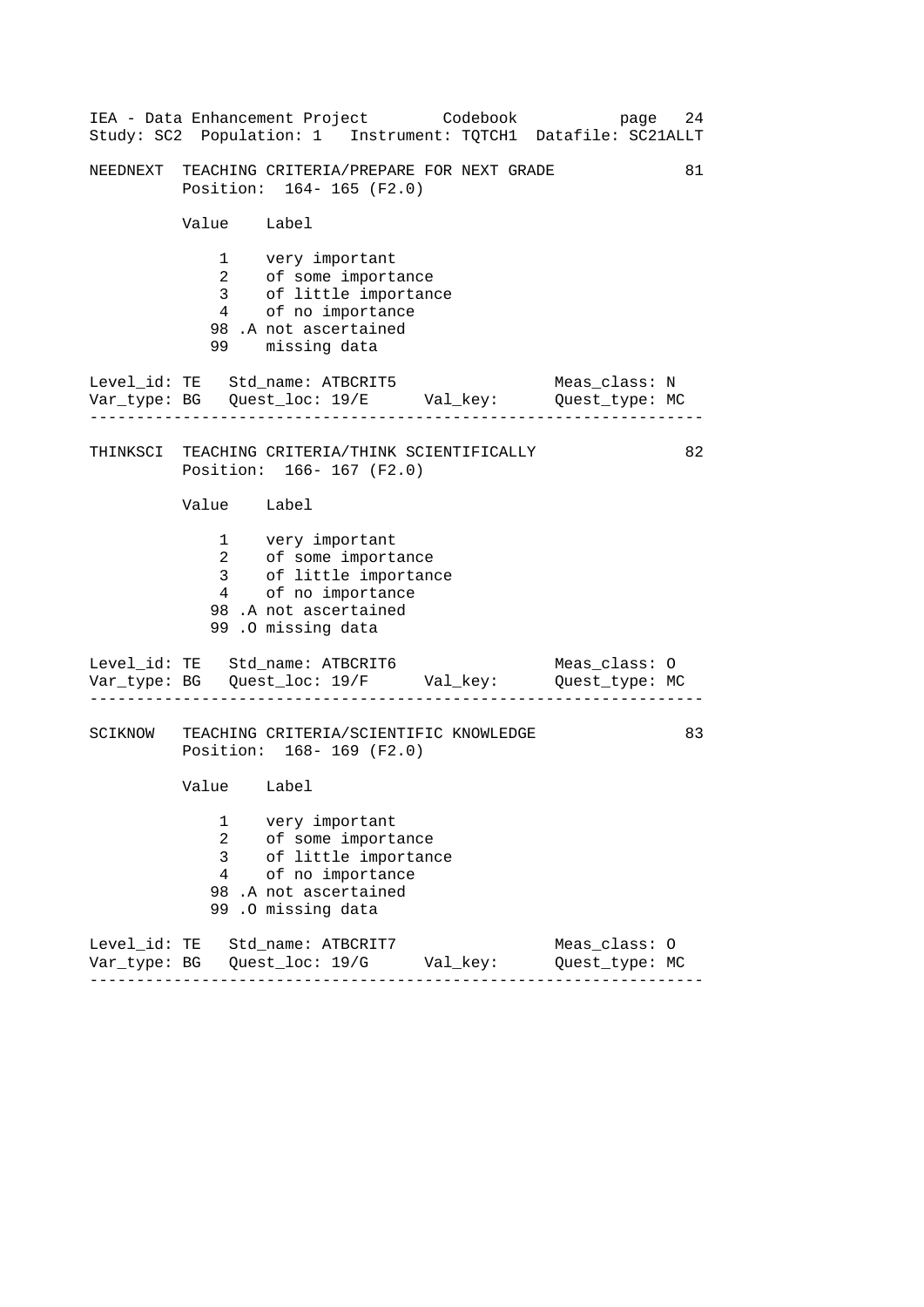|              | IEA - Data Enhancement Project Codebook<br>Study: SC2 Population: 1 Instrument: TQTCH1 Datafile: SC21ALLT |                                 | page 25 |
|--------------|-----------------------------------------------------------------------------------------------------------|---------------------------------|---------|
|              | RESTRICT RESTRICTIONS TO ADAPT SYLLABUS<br>Position: 170- 170 (F1.0)                                      |                                 | 84      |
|              | Value Label                                                                                               |                                 |         |
|              | 1 no restrictions<br>2 within school<br>3 outside school<br>8.A not ascertained<br>9.0 missing data       |                                 |         |
|              | Level_id: TE Std_name: ATBRESTR<br>Var_type: BG    Quest_loc: 20    Val_key:    Quest_type: MC            | Meas_class: N                   |         |
|              | LABFAC LABORATORY LIMITATIONS HAMPER TEACHING<br>Position: 171- 171 (F1.0)                                |                                 | 85      |
|              | Value Label                                                                                               |                                 |         |
|              | 1 very seriously<br>2 slightly<br>3 not at all<br>8.A not ascertained<br>9.0 missing data                 |                                 |         |
|              | Level_id: TE Std_name: ATBLIMLB<br>Var_type: BG    Quest_loc: 21    Val_key:    Quest_type: MC            | Meas_class: O                   |         |
|              | STDTEST ASSESS METHODS/STANDARDIZED TESTS<br>Position: 172- 173 (F2.0)                                    |                                 | 86      |
|              | Value Label                                                                                               |                                 |         |
| 3<br>4<br>99 | 1 frequently<br>2 occasionally<br>rarely<br>never<br>98.A not ascertained<br>.0 missing data              |                                 |         |
|              | Level_id: TE Std_name: ATBASME1<br>Var_type: BG    Quest_loc: 22/A    Val_key:<br>------                  | Meas_class: 0<br>Quest_type: MC |         |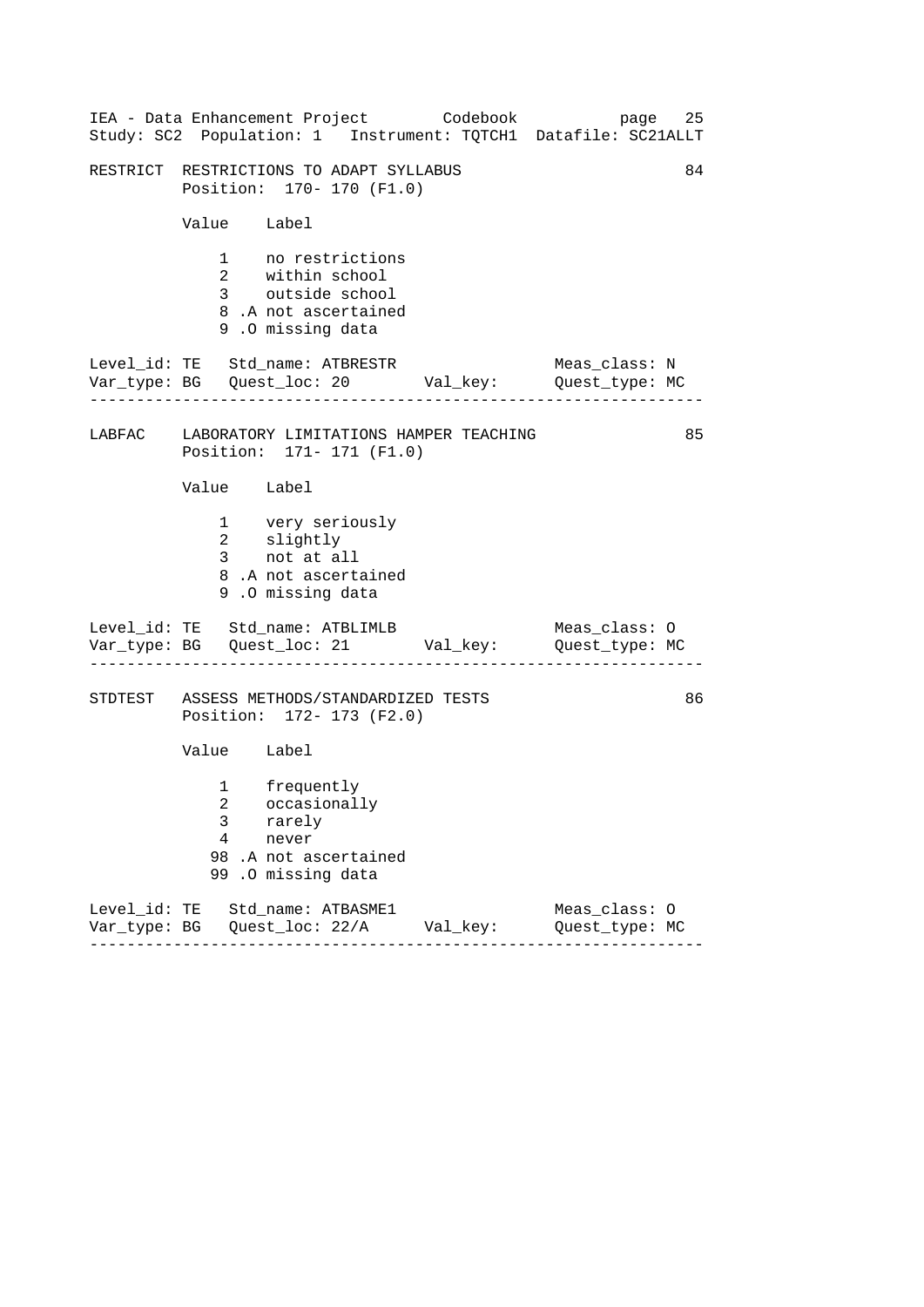|       |                                                       |                                                                                                     | IEA - Data Enhancement Project Codebook | 26<br>page<br>Study: SC2 Population: 1 Instrument: TQTCH1 Datafile: SC21ALLT   |
|-------|-------------------------------------------------------|-----------------------------------------------------------------------------------------------------|-----------------------------------------|--------------------------------------------------------------------------------|
| ESSAY |                                                       | ASSESS METHODS/ESSAY TESTS<br>Position: 174- 175 (F2.0)                                             |                                         | 87                                                                             |
|       | Value Label                                           |                                                                                                     |                                         |                                                                                |
|       | $4\degree$                                            | 1 frequently<br>2 occasionally<br>3 rarely<br>never<br>98.A not ascertained<br>99 .O missing data   |                                         |                                                                                |
|       |                                                       | Level_id: TE Std_name: ATBASME2                                                                     |                                         | Meas_class: O                                                                  |
|       |                                                       | TCHRTEST ASSESS METHODS/OBJECTIVE TESTS<br>Position: 176- 177 (F2.0)                                |                                         | 88                                                                             |
|       | Value Label                                           |                                                                                                     |                                         |                                                                                |
|       |                                                       | 1 frequently<br>2 occasionally<br>3 rarely<br>4 never<br>98 .A not ascertained<br>99.0 missing data |                                         |                                                                                |
|       |                                                       | Level_id: TE Std_name: ATBASME3                                                                     |                                         | Meas_class: O<br>Var_type: BG    Quest_loc: 22/C    Val_key:    Quest_type: MC |
| HMWK  |                                                       | ASSESS METHODS/HOMEWORK<br>Position: 178- 179 (F2.0)                                                |                                         | 89                                                                             |
|       | Value Label                                           |                                                                                                     |                                         |                                                                                |
|       | 1<br>$\overline{2}$<br>$\mathsf{3}$<br>$\overline{4}$ | frequently<br>occasionally<br>rarely<br>never<br>98.A not ascertained<br>99.0 missing data          |                                         |                                                                                |
|       |                                                       | Level_id: TE Std_name: ATBASME4                                                                     |                                         | Meas_class: 0<br>Quest_type: MC                                                |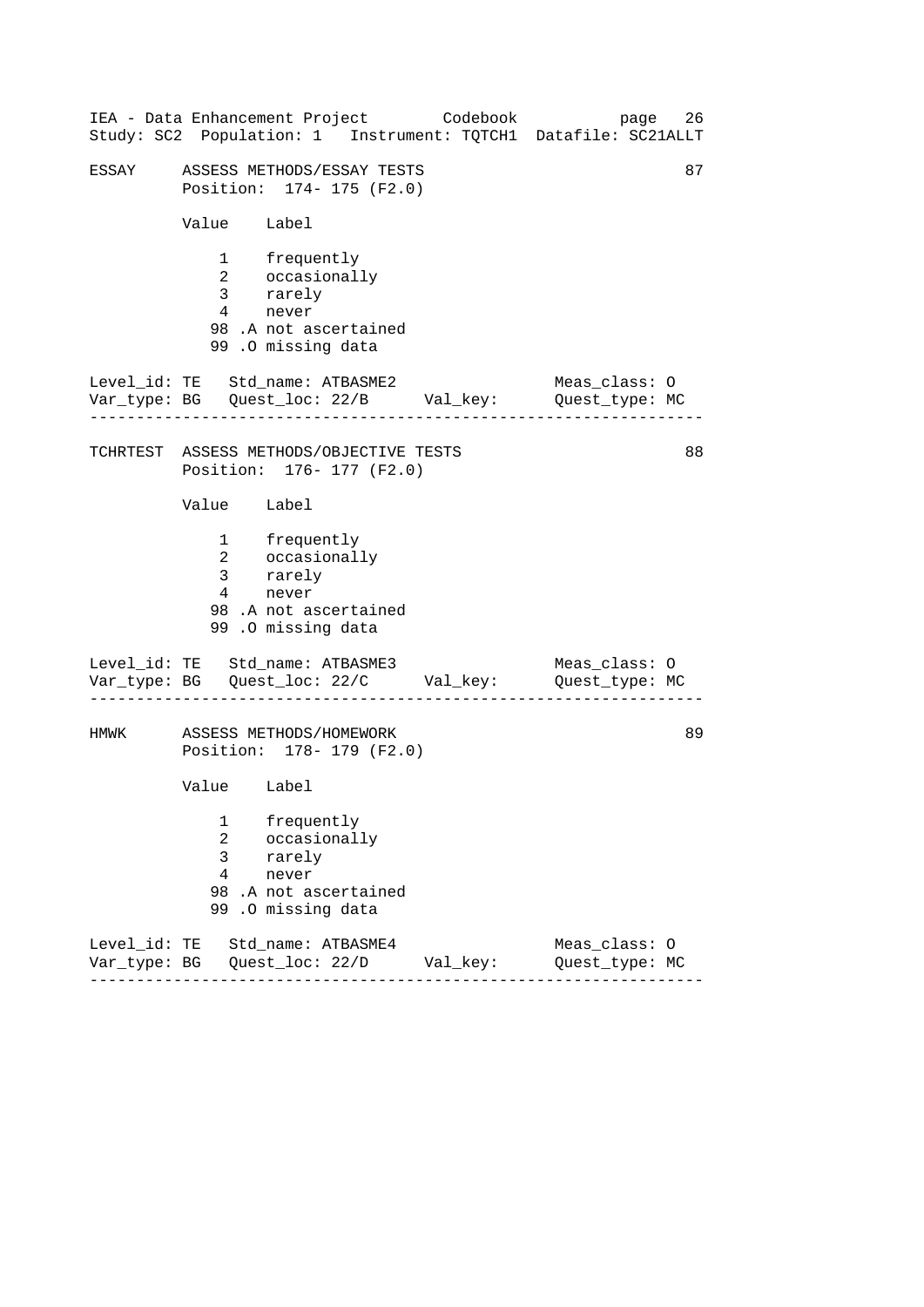------------------------------------------------------------------ ------------------------------------------------------------------ ------------------------------------------------------------------ IEA - Data Enhancement Project Codebook page 27 Study: SC2 Population: 1 Instrument: TQTCH1 Datafile: SC21ALLT PROJECT ASSESS METHODS/PROJECT WORK 90 Position: 180- 181 (F2.0) Value Label 1 frequently 2 occasionally 3 rarely 4 never 98 .A not ascertained 99 .O missing data Level\_id: TE Std\_name: ATBASME5 Meas\_class: 0 Var\_type: BG Quest\_loc: 22/E Val\_key: Quest\_type: MC TCALCUSE USE CALCULATORS IN SCIENCE LESSONS 91 Position: 182- 183 (F2.0) Value Label 1 frequently 2 occasionally 3 rarely 4 never 98 .A not ascertained 99 .O missing data Level\_id: TE Std\_name: ATBCALC Meas\_class: 0 Var\_type: BG Quest\_loc: 23 Val\_key: Quest\_type: MC TCPTRSCH ACCESS TO COMPUTER AT SCHOOL 92 Position: 184- 184 (F1.0) Value Label 1 yes 2 no 8 .A not ascertained 9 .O missing data Level\_id: TE Std\_name: ATBCOMP1 Meas\_class: N Var\_type: BG Quest\_loc: 24 Val\_key: Quest\_type: MC